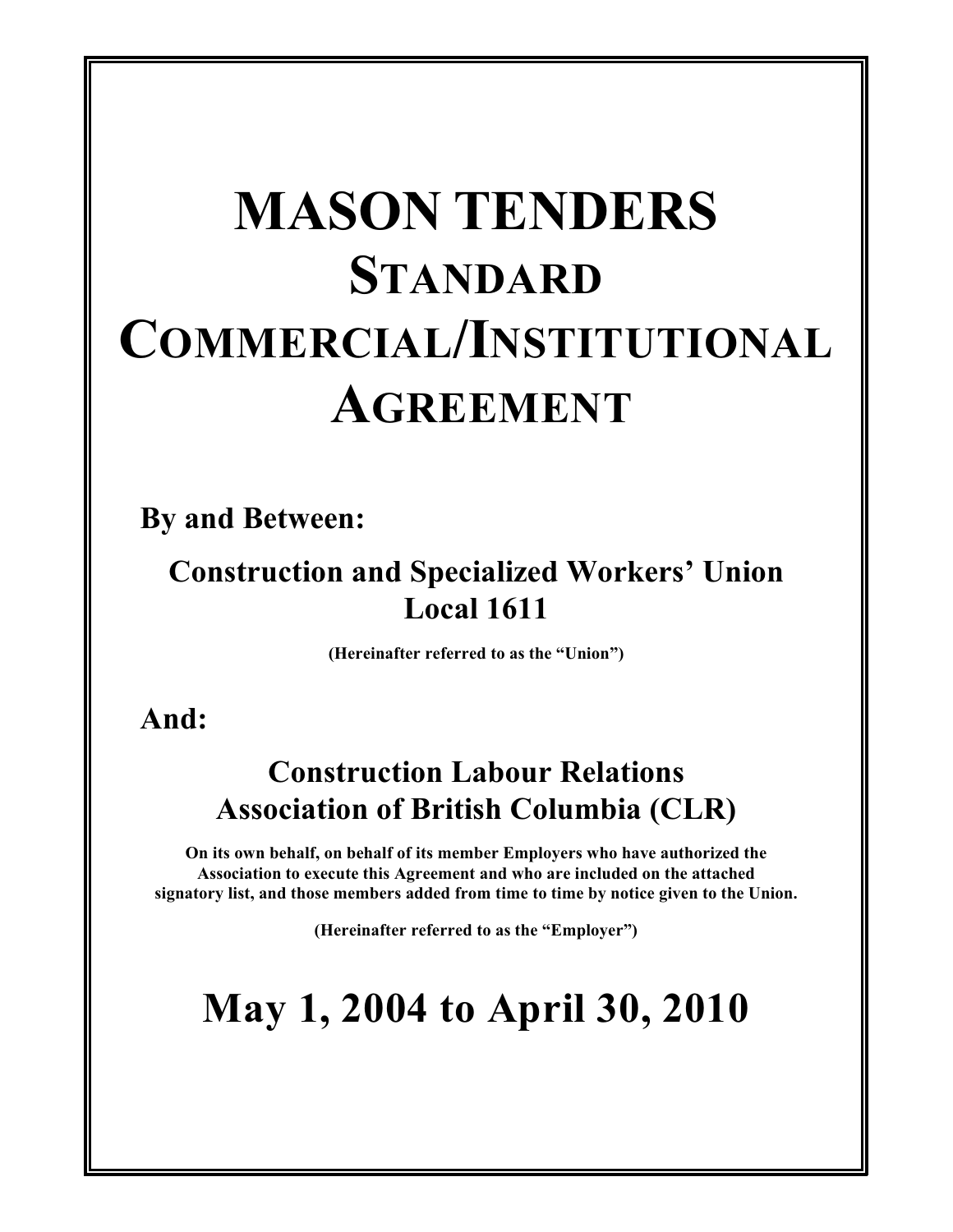### **Table of Contents**

#### **Refer to Appendix "A" for definitions and abbreviations applicable to this Agreement.**

| Article<br>1.000      |                                                                                                      |
|-----------------------|------------------------------------------------------------------------------------------------------|
| Article<br>2.000      |                                                                                                      |
| Article<br>3.000      |                                                                                                      |
| Article<br>4.000      |                                                                                                      |
| Article<br>5.000      |                                                                                                      |
| Article<br>6.000      |                                                                                                      |
| Article<br>7.000      |                                                                                                      |
| Article<br>8.000      |                                                                                                      |
| Article<br>9.000      |                                                                                                      |
| <b>Article 10.000</b> |                                                                                                      |
| <b>Article 11.000</b> |                                                                                                      |
| <b>Article 12.000</b> |                                                                                                      |
| <b>Article 13.000</b> | Local Travel $\dots\dots\dots\dots\dots\dots\dots\dots\dots\dots\dots\dots\dots\dots\dots\dots\dots$ |
| Article 14.000        |                                                                                                      |
| <b>Article 15.000</b> |                                                                                                      |
| <b>Article 16.000</b> |                                                                                                      |
| <b>Article 17.000</b> |                                                                                                      |
| <b>Article 18.000</b> |                                                                                                      |
|                       |                                                                                                      |
| Schedule "A"          |                                                                                                      |
| Schedule "B"          |                                                                                                      |
| Appendix "A"          |                                                                                                      |
| Appendix "B"          |                                                                                                      |
| Appendix "C"          |                                                                                                      |
| Appendix "D"          |                                                                                                      |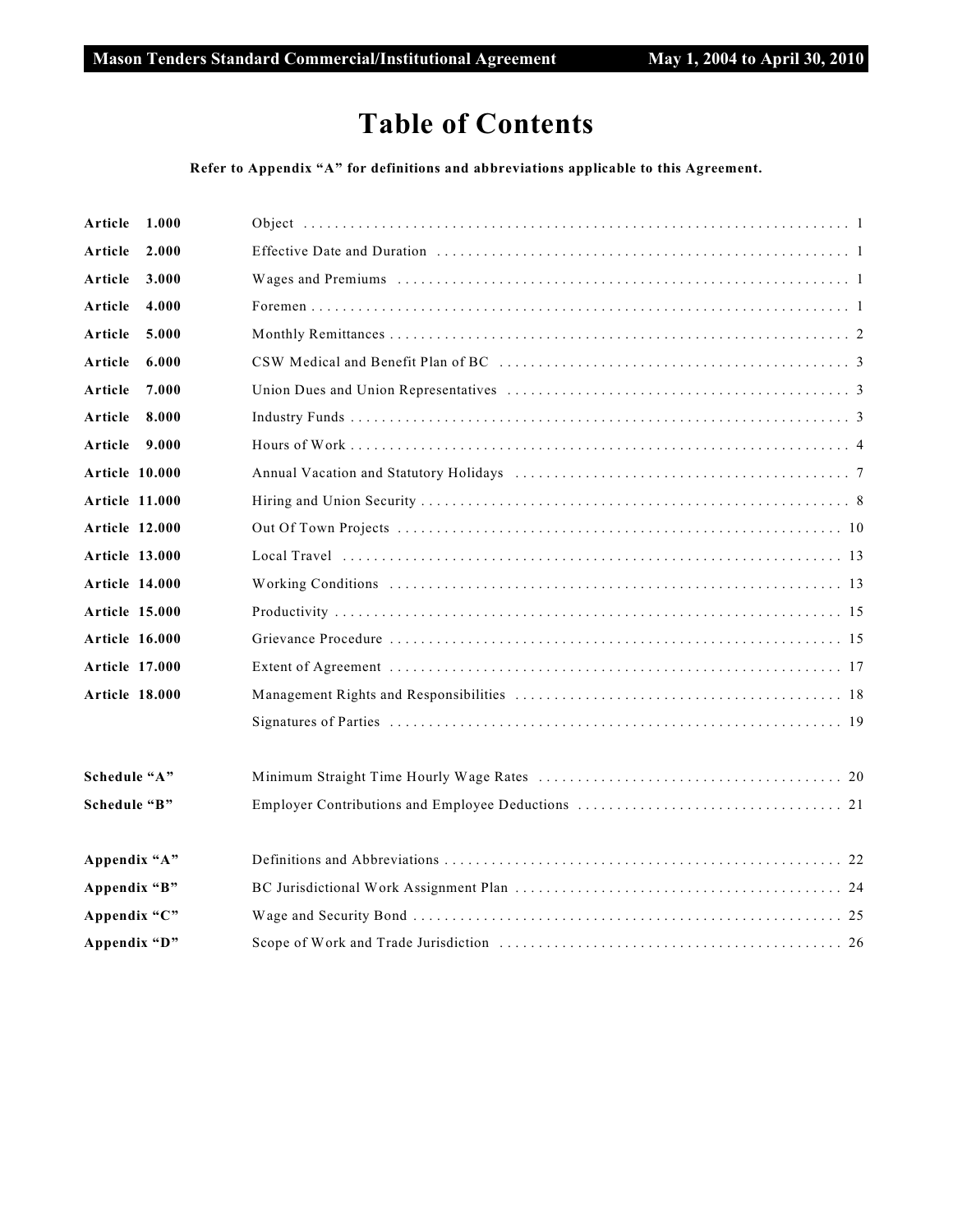#### **ARTICLE 1.000 - OBJECT**

The object of this Agreement shall be to stabilize the industry, elevate the trade, promote peace and harmony between Employers and Employees, facilitate the peaceful adjustment of all disputes and grievances, and prevent strikes, lockouts, waste, expense, and avoidable and unnecessary delays in construction and repair work.

#### **ARTICLE 2.000 - EFFECTIVE DATE AND DURATION**

- **2.100** This Agreement shall be in full force and effect from and including May 1, 2004 to and including April 30, 2010 and shall continue in full force and effect from year to year thereafter, subject to the right of either party to this Agreement within four (4) months and not less than two (2) months immediately preceding the date of April 30, 2010 or immediately preceding the last day of April in any year thereafter by written notice to the other party, require the other party to commence collective bargaining with a view to the conclusion of a renewal or revision of this Agreement or a new Agreement.
- **2.200** Should either party give written notice to the other party pursuant hereto, this Agreement shall thereafter continue in full force and effect until the Union shall give notice of strike, or the Employer shall give notice of lockout, or the parties shall conclude a renewal or revision of this Agreement, or a new Collective Agreement.
- **2.300** The operation of Section 50(2) and Section 50(3) of the *Labour Relations Code* is hereby excluded in accordance with Section 50(4) of the *Labour Relations Code*.
- **2.400** All matters not governed by a specific date of application within this Agreement shall become effective on the date on which this Agreement was ratified by the parties (i.e. August 14, 2006).

#### **ARTICLE 3.000 - WAGES AND PREMIUMS**

#### **3.100 Wages**

#### **3.101 Wage Schedules**

The schedule of minimum straight time hourly wage rates provided for within Schedule "A" shall apply to all projects governed by this Agreement.

#### **3.102 Payment of Wages**

- **(a)** Wages shall be paid at end of shift at least every two (2) weeks.
- **(b)** Any Employee(s) who requires off site medical attention and does not return to the project, or when a qualified industrial first aid attendant recommends rest for the remainder of the shift, shall be paid for the full shift.

#### **3.200 Height Pay Premium**

Any Employee who is required to work any portion of a shift on hanging scaffolds at a height of more than fifty (50) feet from the ground on the exterior of a structure or vessel, or more than fifty (50) feet from the floor or bottom in the interior of a structure or vessel, shall be paid a premium of twenty five cents (\$0.25) per hour worked above such Employee's otherwise applicable straight time hourly wage rate for the entire shift. Notwithstanding the foregoing, such premium shall not apply to full width suspended scaffolds with proper guard rails.

#### **ARTICLE 4.000 - FOREMEN**

**4.100** If an Employer employs six (6) or more Employees on a project, such Employer shall designate one (1) of the Employees to act as an "A" Foreman. The minimum straight time hourly wage rate for an "A" Foreman shall be 115% of the applicable Experienced Mason Tender minimum straight time hourly wage rate on the project.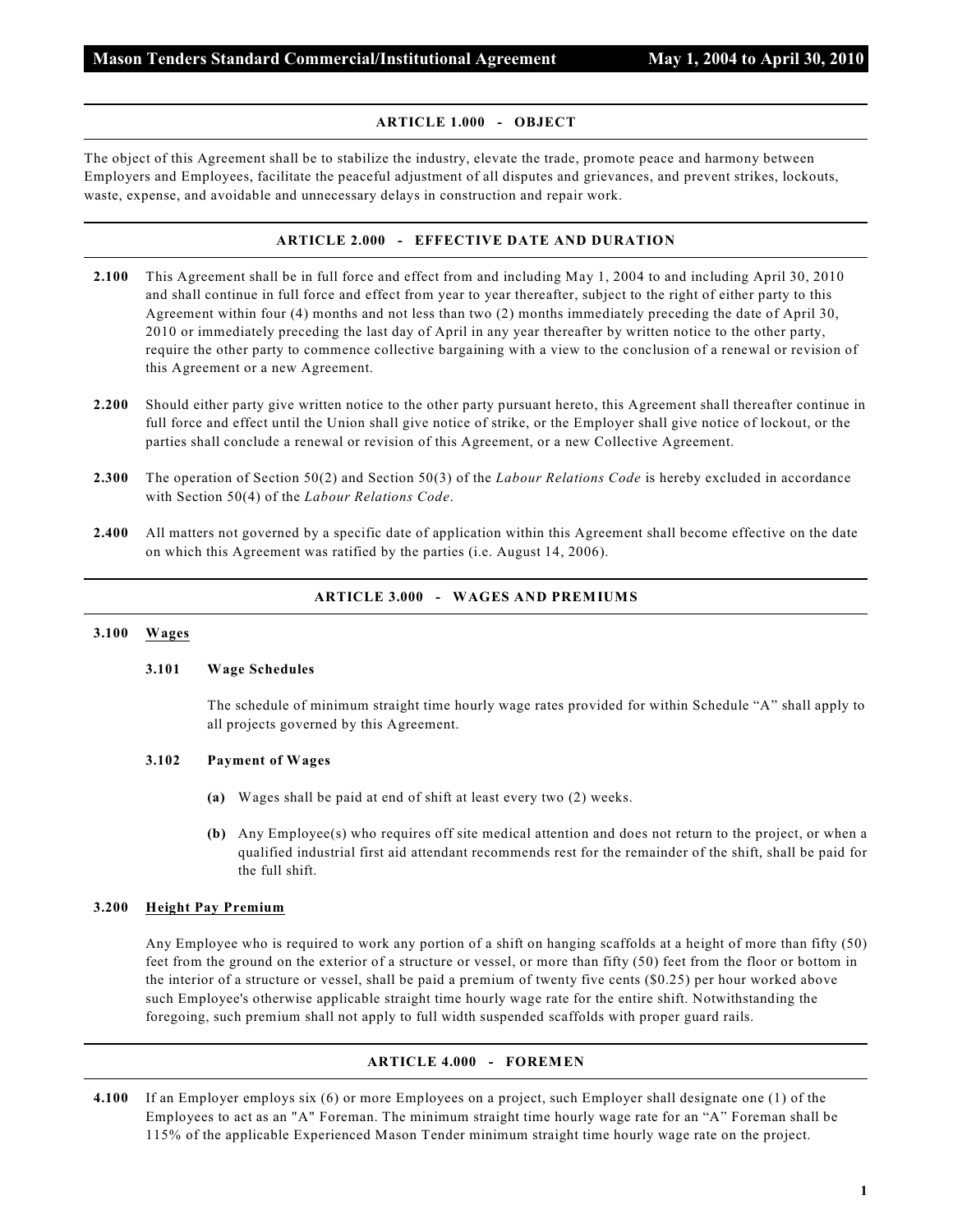**4.200** If an Employer employs three (3) or more Employees on a project, such Employer shall designate one (1) of the Employees to act as a "B" Foreman. A "B" Foreman shall receive a premium of one dollar (\$1.00) per hour over and above the applicable Experienced Mason Tender straight time hourly wage rate on the project.

#### **ARTICLE 5.000 - MONTHLY REMITTANCES**

The timely remittance of Employer contributions and Employee deductions required in accordance with this Agreement is essential for the protection of the Employees and other beneficiaries.

#### **5.100 General Provisions**

- **5.101** The Employer shall remit all Employer contributions and Employee deductions required under the terms of this Agreement, on behalf of those Employees working under the terms of this Agreement. Refer also to Schedule "B".
- **5.102** Such Employer remittance shall:
	- **(a)** be made by a single payment, payable to CSW Medical and Benefit Plan of BC, inclusive of all obligations arising from hours up to the close of the Employer's payroll ending closest to the last day of the preceding calendar month, and
	- **(b)** be accompanied by a correctly completed Remittance Report Form, and
	- **(c)** be received by the Union not later than the fifteenth (15th) day of the month following that for which such payments are payable.

#### **5.200 "Nil" Remittance Report**

The Employer shall submit a "Nil" remittance report if such Employer had employed no Employees during the period for which payments would otherwise have been payable. Notwithstanding the foregoing, the Employer shall not be required to submit a "Nil" remittance report for a period in which no Employees had been employed, if the Union has been notified, in writing, that such Employer is no longer in business.

#### **5.300 Delinquent Remittance**

- **5.301** In the event the Employer fails to remit Employer contributions and Employee deductions in the manner set forth in Article 5.000, such Employer shall be deemed to be delinquent and the Union shall notify the Employer accordingly, in writing.
- **5.302** A meeting between the Union and the Employer shall take place within three (3) working days of the Employer receiving a notice of delinquent payment from the Union.
- **5.303** In the event the matter is not resolved as a result of the meeting between the Union and Employer, the Union may, at its sole discretion, thereafter require payment by the Employer of all monies (wages, annual vacation and statutory holiday pay, Employer contributions, etc.) owing on a daily, weekly or bi-weekly basis. Alternatively, the Union may, at its sole discretion, also impose a ten percent (10%) penalty of the amount of the delinquent payment, and/or withdraw its members from the Employer's project(s). Any/all such action by the Union shall not contravene the terms of this Agreement.

#### **5.400 Remittance Report Forms**

The Union shall supply Employers with the Remittance Report Forms, and the Union shall bear the cost of producing such forms except in accordance with Articles 8.100 and 8.404.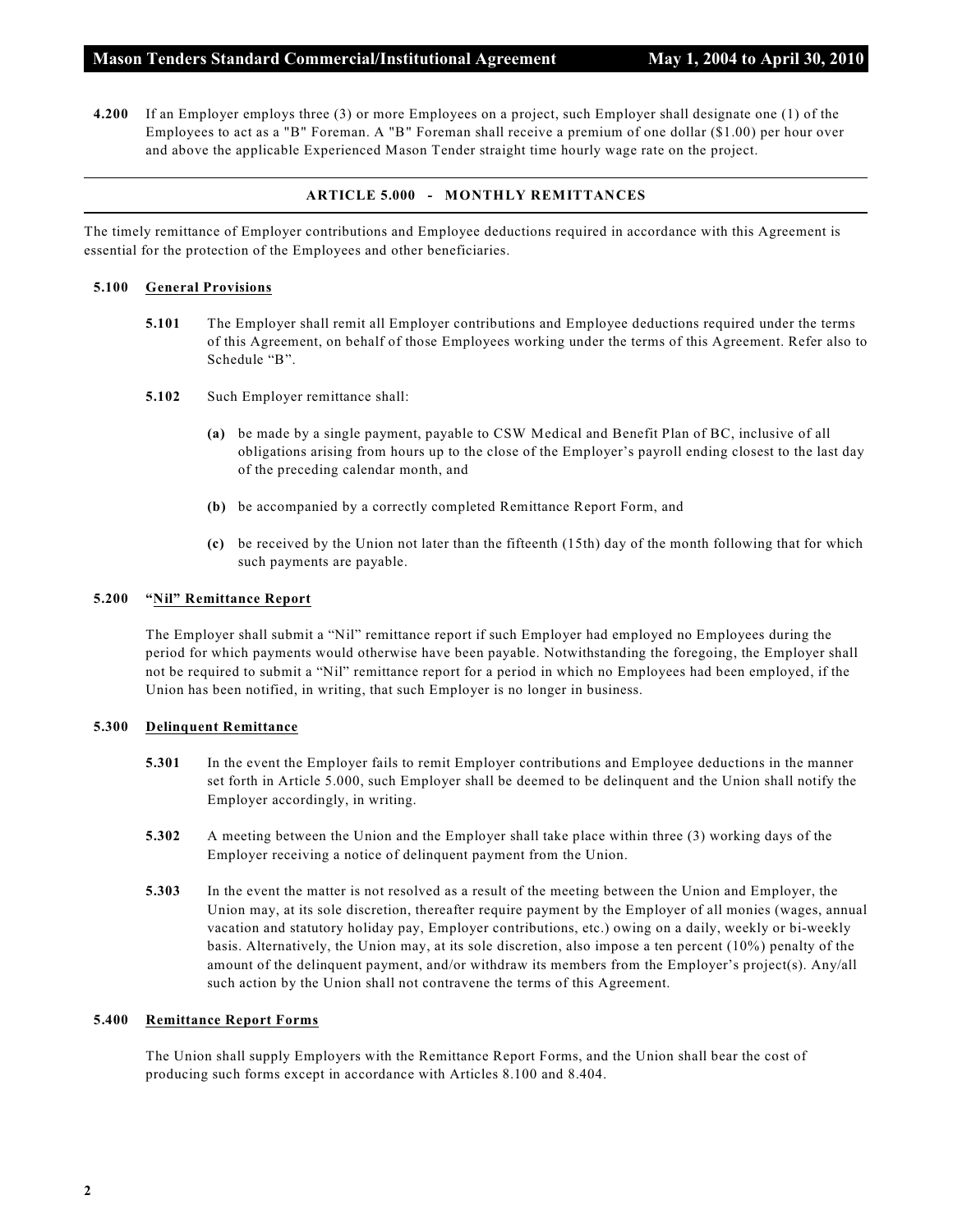#### **ARTICLE 6.000 - CSW MEDICAL AND BENEFIT PLAN OF BC**

#### **6.100 Contribution Amount**

The Employer shall contribute the required amount to the CSW Medical and Benefit Plan of BC in the manner set forth in Article 5.000. The required amount, and the effective date applicable thereto, shall be as stipulated within Schedule "B".

#### **6.200 Distribution of Contributions**

The Employer contribution to the CSW Medical and Benefit Plan of BC shall be distributed, at the sole discretion of the Union, between the Health and Welfare Plan component and the Pension Plan component. CLR shall be advised, in writing, prior to any/every change in distribution.

#### **ARTICLE 7.000 - UNION DUES AND UNION REPRESENTATIVES**

#### **7.100 Union Dues**

The Employer shall deduct Union Dues of such amount(s) as the Union directs, on a monthly, weekly and/or hourly basis, and shall forward such deductions in the manner set forth in Article 5.000. Notwithstanding the foregoing, the Union shall provide the Employer with not less than thirty (30) days written notice of a change in the Union Dues deduction amount(s). Refer also to Schedule "B".

#### **7.200 Union Representatives**

- **7.201** Union representatives, in the carrying out of their regular duties, shall be permitted access to a project during the meal period(s), but at any other time shall first be required to notify the Employer.
- **7.202** Job Stewards shall be recognized on all projects and they shall not be discriminated against. The Union shall notify the Employer, in writing, of the name of the Job Steward and any subsequent change thereto.
- **7.203** The Employer shall allow time off work, without pay, for any Employee who is serving on a Union committee or for purposes of serving as a Union delegate to any conference or function, provided that this can be accomplished without cost to the Employer. Any Employee who acts within the scope of the foregoing shall not lose his/her job or be discriminated against for so acting.

#### **ARTICLE 8.000 - INDUSTRY FUNDS**

#### **8.100 MCA of BC Fund**

The Employer shall contribute fifty cents (\$0.50) per hour worked plus forty-five dollars (\$45.00) per month to the MCA of BC Fund in the manner set forth in Article 5.000. Notwithstanding the foregoing, the MCA of BC may alter either the hourly and/or monthly contribution amount by providing the Union with sixty (60) calendar days written notice of their intention to do so. Any cost incurred by the Union during the term of this Agreement as a direct result of having to change the Remittance Report Form due to an increase/decrease in the MCA of BC Fund contribution amount(s) shall be borne by the MCA of BC.

#### **8.200 CSW Training Society Fund**

The Employer shall contribute thirty-five cents (\$0.35) per hour worked to the CSW Training Society Fund in the manner set forth in Article 5.000.

#### **8.300 BC Labourers Advancement Fund**

The Employer shall contribute the required amount to the BC Labourers Advancement Fund in the manner set forth in Article 5.000. The required amount, and the effective date applicable thereto, shall be as stipulated within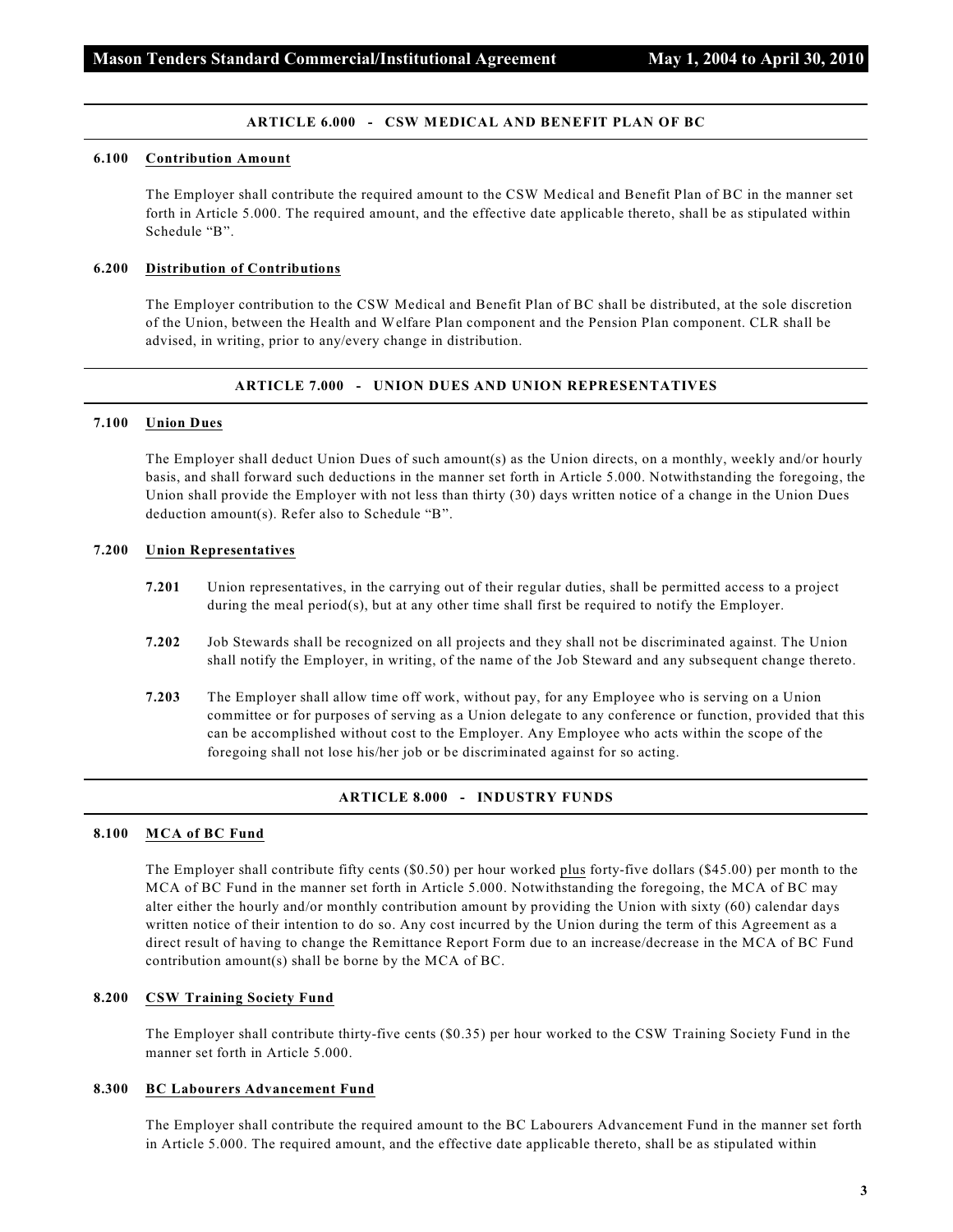Schedule "B".

#### **8.400 Contract Administration Fund**

- **8.401** The Employer shall contribute thirteen cents (\$0.13) per hour worked, inclusive of GST, to the Contract Administration Fund in the manner set forth in Article 5.000. CLR may alter this amount by providing the Union with sixty (60) calendar days' written notice.
- **8.402** The Union shall collect and forward to CLR, without exception, all monies designated for the Contract Administration Fund and received in accordance with the Remittance Report Form. Such payment to CLR shall be made by the Union not later than the last day of the month in which such amount was received and shall be accompanied with a summary report that provides hours of work and fund remittances by each Employer working under this Agreement.
- **8.403** A designated representative of CLR may inspect, upon appointment, the receipts and records of the Union related to the Contract Administration Fund.
- **8.404** Any cost incurred by the CSW Medical and Benefit Plan of BC with respect to having to change the Remittance Report Form, as a direct result of a change in the Contract Administration Fund contribution amount shall be borne by CLR.

#### **8.500 Trade Union Council Funds**

#### **8.501 BCYT Fund**

The Employer shall contribute ten cents (\$0.10) per hour worked to the BCYT Fund in the manner set forth in Article 5.000.

#### **8.502 BCBCBTU Fund**

The Employer shall contribute one cent (\$0.01) per hour worked to the BCBCBTU Fund in the manner set forth in Article 5.000. Notwithstanding the foregoing, such contribution shall continue only for as long as the Bargaining Council structure continues to exist pursuant to the *Labour Relations Code*.

#### **8.600 Rehabilitation Plan Fund**

The Employer shall contribute two cents (\$0.02) per hour worked to the BC Construction Industry Rehabilitation Plan Fund in the manner set forth in Article 5.000.

#### **8.700 Jurisdictional Assignment Plan**

- **8.701** The Employer shall contribute one cent (\$0.01) per hour worked to the Jurisdictional Assignment Plan Fund in the manner set forth in Article 5.000.
- **8.702** Refer also to Appendix "B".

#### **ARTICLE 9.000 - HOURS OF WORK**

#### **9.100 Shifts**

#### **9.101 Starting and Stopping**

- **(a)** Notwithstanding any/all contrary provisions of this Agreement, the scheduled start time of any shift may be varied by up to one (1) hour earlier or later at the discretion of the Employer.
- **(b)** Employees shall be at the work place and ready to start work at the designated starting time, except as may otherwise be provided by this Agreement.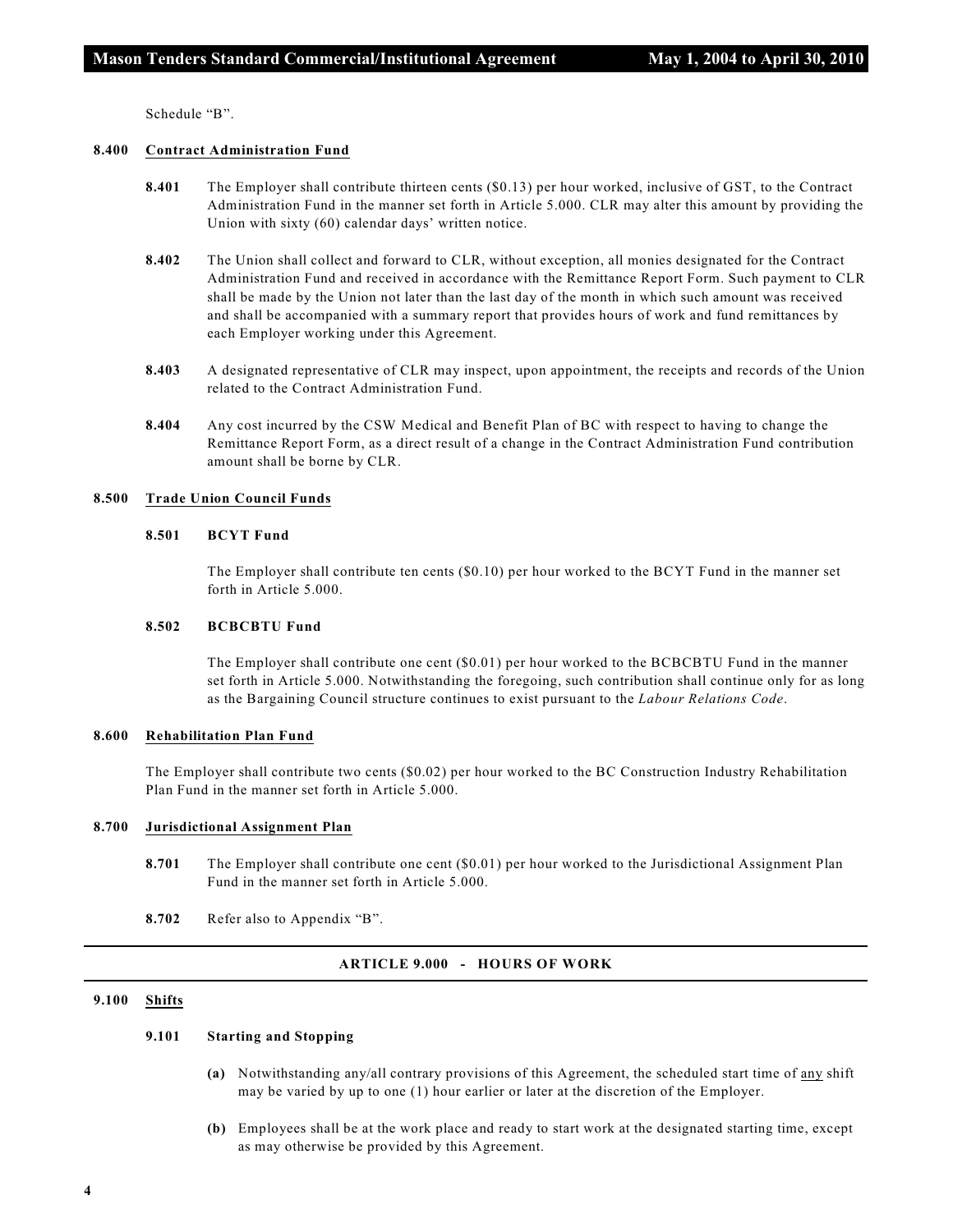**(c)** A five (5) minute pick-up shall be allowed prior to end of shift.

#### **9.102 Day Shift**

The regular work day shall be eight (8) hours between the hours of 7:30 am and 4:00 pm, with a one-half  $(\frac{1}{2})$  hour mid-shift lunch break. The regular work week shall be five (5) days, forty (40) hours, between 7:30 am Monday and 4:00 pm Friday.

#### **9.103 Afternoon and Night Shift**

The Employer may schedule an afternoon and/or night shift if/as required. Two (2) consecutive days shall be necessary to constitute an afternoon shift and three (3) consecutive days shall be necessary to constitute a night shift. It shall not be necessary for there to be a day shift in order for there to be an afternoon and/or a night shift.

#### **9.104 Shift Premiums**

The Employer shall pay a shift premium over and above the otherwise applicable minimum straight time hourly wage rate to any Employee who is employed on an afternoon or night shift. Such shift premium shall be paid in accordance with the following schedule.

- Day Shift: No shift premium.
- Afternoon Shift: The applicable minimum straight time hourly wage rate shall be increased by seven percent (7.0%) for each hour worked on any shift which commences between 3:30 pm and 8:30 pm. Second and subsequent meal breaks are not considered to be hours worked.
- Night Shift: The applicable minimum straight time hourly wage rate shall be increased by sixteen percent (16.0%) for each hour worked on any shift which commences between 8:30 pm and before 1:01 am. Second and subsequent meal breaks are not considered to be hours worked.

Notwithstanding any contrary interpretation of the foregoing schedule, a shift commencing at 3:30 pm shall be deemed to be an afternoon shift and a shift commencing at 8:30 pm shall be deemed to be a night shift. Overtime on afternoon and night shifts shall be payable for all hours of work performed in excess of eight (8) hours per shift.

#### **9.200 Compressed Work Week**

A compressed work week may be established by the Employer. The terms and conditions of such compressed work week shall be as follows and shall supercede any/all contrary provisions of the Agreement.

#### **9.201 Hours of Work**

- **(a)** Ten (10) straight time hours (7:30 am to 6:00 pm, inclusive of a meal break) shall constitute the compressed work week day shift. Forty (40) straight time hours, Monday through Thursday inclusive, or Tuesday through Friday inclusive, shall constitute the regular work week.
- **(b)** Ten (10) straight time hours (6:00 pm to 4:30 am, inclusive of a meal break) shall constitute the compressed work week afternoon shift. Forty (40) straight time hours, Monday through Thursday inclusive, or Tuesday through Friday inclusive, shall constitute the regular work week. The applicable shift premium shall apply.
- **(c)** Notwithstanding Articles 9.201 (a) and (b), the scheduled start time of the shift may be varied by up to one (1) hour earlier or later at the discretion of the Employer.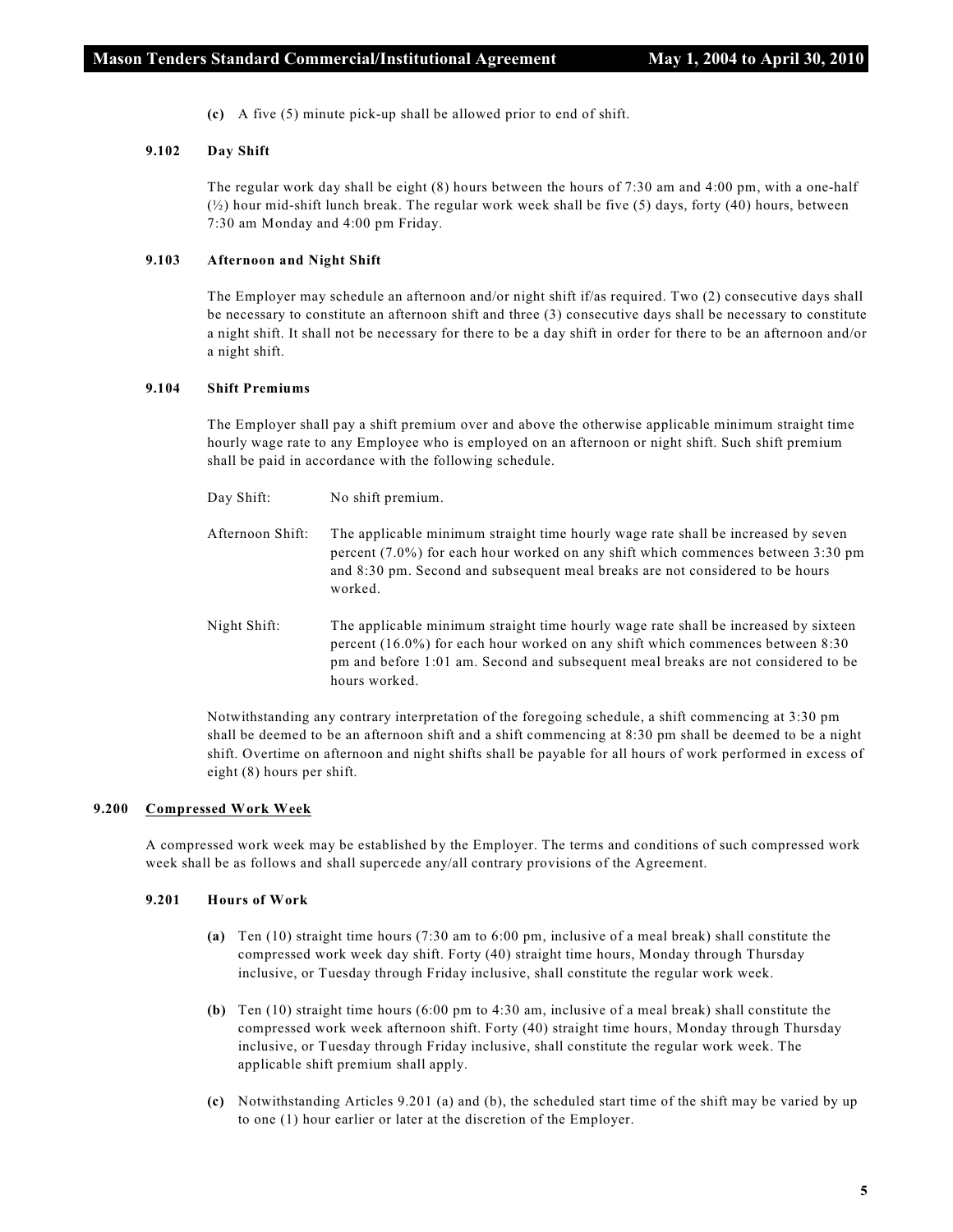#### **9.202 Overtime**

- **(a)** The first ten (10) hours of overtime worked on the Friday of a Monday through Thursday compressed work week, or on the Monday of a Tuesday through Friday compressed work week, shall be payable at one and one-half  $(1/2)$  times the otherwise applicable minimum straight time hourly wage rate.
- **(b)** The first eight (8) hours of overtime worked on a Saturday shall be payable at one and one-half (1½) times the otherwise applicable minimum straight time hourly wage rate.
- **(c)** All other overtime hours, including all hours worked in excess of ten (10) hours per day, all hours worked in excess of eight (8) hours on a Saturday, and all hours worked on Sundays and statutory holidays, shall be payable at two (2) times the otherwise applicable minimum straight time hourly wage rate.

#### **9.203 Statutory Holidays**

Unless otherwise mutually agreed upon by the parties,

- **(a)** when a statutory holiday falls on the Friday of a Monday through Thursday compressed work week, such statutory holiday shall be observed on the Thursday.
- **(b)** when a statutory holiday falls on the Monday of a Tuesday through Friday compressed work week, such statutory holiday shall be observed on the Tuesday.
- **(c)** when a statutory holiday falls on a regular work day of a compressed work week, such statutory holiday shall be observed on such regular work day.

#### **9.300 Inclement Weather Reporting Time**

- **9.301** If an Employee reports for work at the Employer's shop or project site and work is not available due to inclement weather, such Employee shall be paid a twenty five dollar (\$25.00) gas allowance providing said Employee remains at the shop or project site for a minimum of one (1) hour, or such lesser time as may be required by the Employer, after the designated starting time.
- **9.302** Notwithstanding Article 9.301, no gas allowance shall be paid to an Employee who has been notified by the Employer not to report for work, providing such notification was provided not less than two (2) hours prior to the designated starting time.
- **9.303** An Employee shall not receive any additional reporting pay.

#### **9.400 Overtime**

#### **9.401 Definition**

All work performed before or after the regular working shift (day shift, afternoon shift or night shift) in any one (1) day shall be considered overtime until a break of eight (8) hours occurs, and shall be paid for at the applicable overtime rate. Any Employee required to work before a break of eight (8) hours occurs shall be paid at the applicable overtime rate until such time as a break of eight (8) hours occurs.

#### **9.402 Premiums**

- **(a)** The first two (2) hours of overtime, Monday through Friday, shall be paid at one and one-half (1½) times the otherwise applicable straight time hourly wage rate.
- **(b) (i)** The first eight (8) hours of overtime on Saturdays shall be paid at one and one-half (1½) times the otherwise applicable minimum straight time hourly wage rate.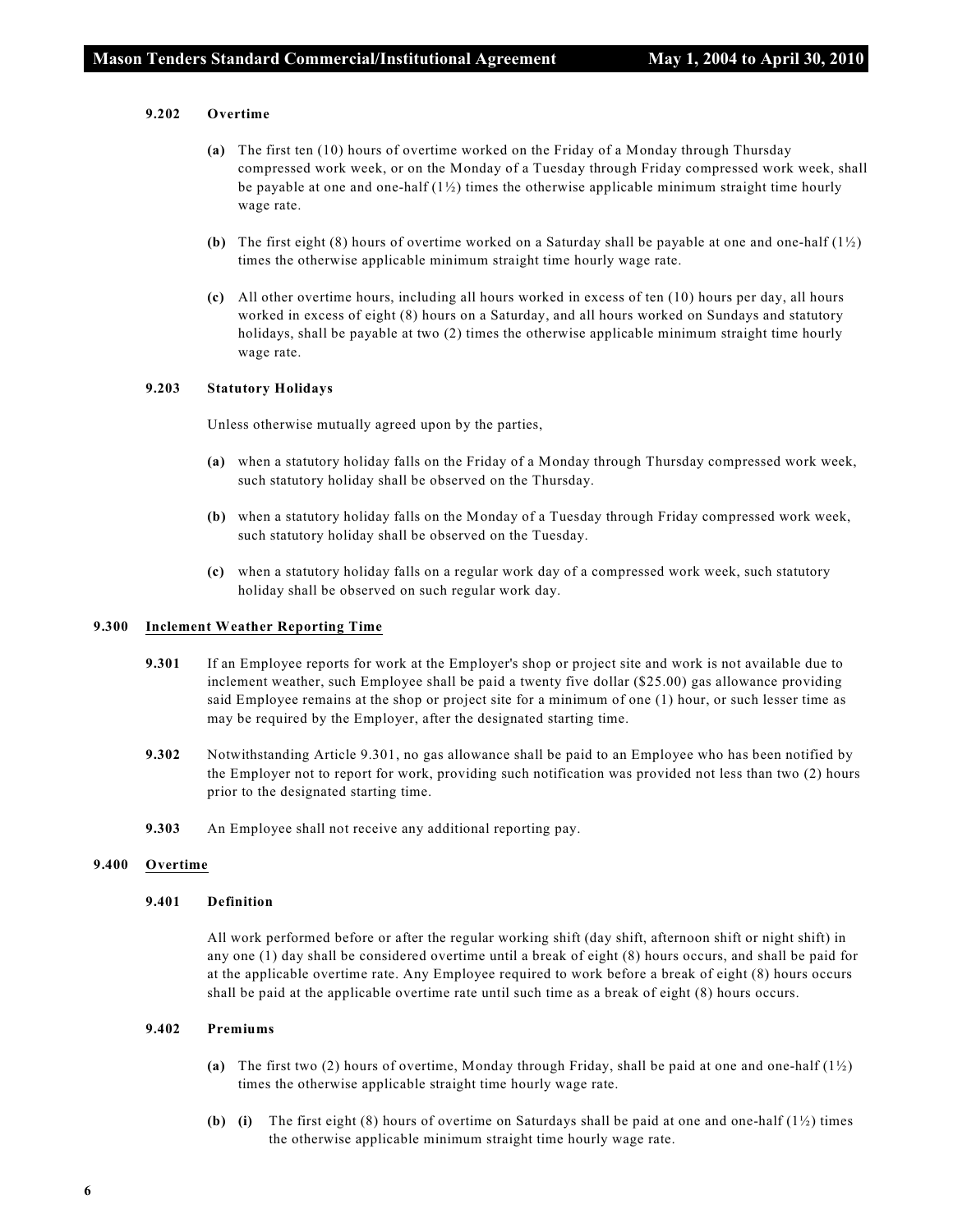**(ii)** All other overtime, and all overtime on Sundays and Statutory Holidays, shall be paid at double time.

#### **9.500 Meal Breaks and Rest Periods**

#### **9.501 Meal Breaks**

- **(a)** A one-half (½) hour meal break shall be provided during each working shift at approximately the middle of such shift. This break shall not be considered as time worked.
- **(b)** When Employees are required to work a shift of more than ten (10) hours duration, the Employer shall provide a meal period of thirty (30) minutes which shall be paid for at straight time rates. The Employer shall also provide a hot meal to the Employees at no cost, or shall pay each Employee a meal allowance of twenty-five dollars (\$25.00) in lieu thereof.

#### **9.502 Rest Periods**

- **(a)** Two (2) rest periods of ten (10) minutes duration each shall be provided during a scheduled eight (8) hour or nine (9) hour shift. Notwithstanding the foregoing, a third rest period of ten (10) minutes duration shall be provided after eight (8) hours if the shift is subsequently extended beyond eight (8) hours or nine (9) hours up to a maximum of ten (10) hours.
- **(b)** Notwithstanding Article 9.502 (a), only two (2) rest periods shall be provided on a scheduled shift of ten (10) hours, however each such rest period shall be of fifteen (15) minutes duration.
- **(c)** Rest periods shall be taken at a location determined by mutual agreement between the Employer and the Employees.

#### **ARTICLE 10.000 - ANNUAL VACATION AND STATUTORY HOLIDAYS**

#### **10.100 Annual Vacation Pay and Statutory Holiday Pay**

- **10.101** Annual vacation pay of six percent (6%) and statutory holiday pay of four percent (4%) shall be combined in an amount equal to ten percent (10%). Upon termination, an Employee shall receive all annual vacation pay and statutory holiday pay owing.
- **10.102** Such combined annual vacation pay and statutory holiday pay of ten percent (10%) shall:
	- **(a)** include any additional statutory holiday(s) which may be declared by the Federal and/or Provincial Government,
	- **(b)** be calculated only on the gross hourly earnings of each Employee regardless of the number of hours worked,
	- **(c)** not be calculated on Employer contributions required in accordance with this Agreement.
	- **(d)** accrue to each Employee's credit, and
	- **(e)** be paid by the Employer every pay period on each Employee's pay cheque.

#### **10.200 Annual Vacation**

An Employee may take up to three (3) weeks of annual vacation in any calendar year. The vacation period shall be arranged by mutual agreement between such Employee and the Employer.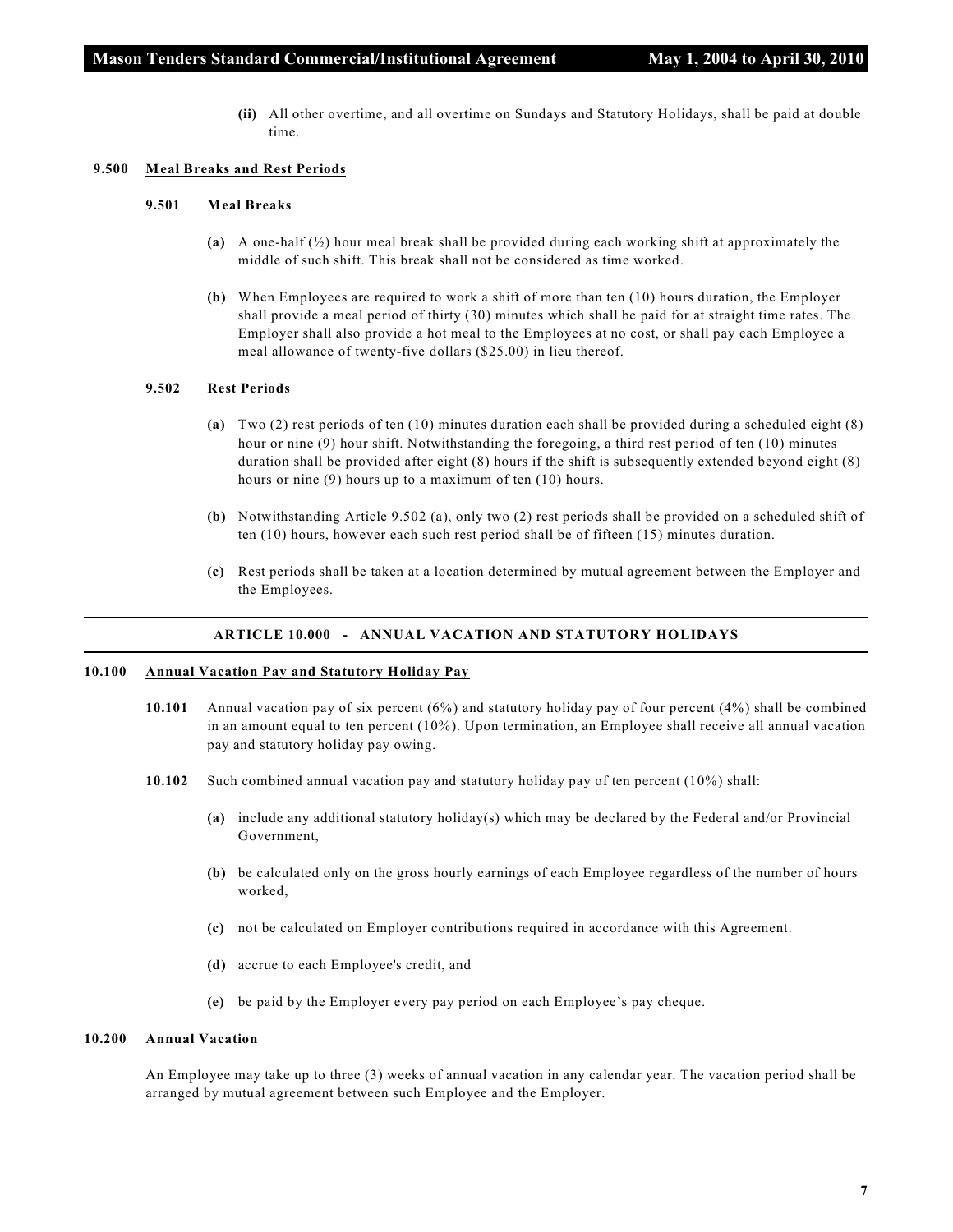#### **10.300 Statutory Holidays**

The following statutory holidays shall apply to work performed in accordance with this Agreement.

- 10.301 New Year's Day, Heritage Day (3<sup>rd</sup> Monday in February), Good Friday, Easter Monday, Victoria Day, Canada Day, Friday preceding BC Day, BC Day, Friday preceding Labour Day, Labour Day, Thanksgiving Day, Remembrance Day, Christmas Day, Boxing Day, and/or any other day so proclaimed by the Federal, Provincial, or Territorial Governments. Refer also to Article 10.302.
- **10.302** Notwithstanding Article 10.301, Heritage Day (3<sup>rd</sup> Monday in February) and the Friday preceding Labour Day may be floated, and the day therefore worked at straight time rates, with an alternate day scheduled to be taken off as mutually agreed between the Employer and the Employee.
- **10.303 (a)** When a statutory holiday falls on a Saturday or Sunday, the following work day(s) shall be observed in place thereof.
	- **(b)** All work performed on Statutory Holidays, or days observed in place thereof, shall be paid for at two (2) times the otherwise applicable straight time hourly wage rate, in addition to the annual vacation pay and statutory holiday pay provided for in Article 10.100. No work shall be performed on Labour Day.

#### **ARTICLE 11.000 - HIRING AND UNION SECURITY**

#### **11.100 Hiring**

#### **11.101 Productivity**

The Union acknowledges that a qualified and competent labour force, capable of performing at a satisfactory level of productivity, is required by the Employer in order to compete successfully against other contractors engaged in the masonry industry who are operating in the open shop sector. The Union further acknowledges that all Employees are expected to perform at a level of productivity satisfactory to their Employer. As a result, the Union shall ensure that a qualified, competent, and productive labour force is readily available to all signatory Employers, and shall work with such Employers to increase the overall skills and productivity of Union members. Refer also to Article 15.000.

#### **11.102 Name Request**

The Employer shall have the exclusive right to hire one hundred percent (100%) of all Employees required, including Foremen, on a "name request" basis.

#### **11.103 Union Membership**

- **(a)** All Employees must be a member of the Union. Any Employee cleared through the Union and working on a temporary basis shall be laid off when a Union member(s) is available or when economically possible.
- **(b)** Notwithstanding Article 11.103 (a), in the event competent and acceptable Union members are not available for dispatch, the Employer shall have the right to employ such other workers as the Employer wishes. Such workers shall receive a clearance from the Union prior to commencing work, and such clearance shall not be unreasonably withheld.

#### **11.104 Layoff**

The Employer shall advise the Job Steward as to the reason for the layoff or discharge of an Employee.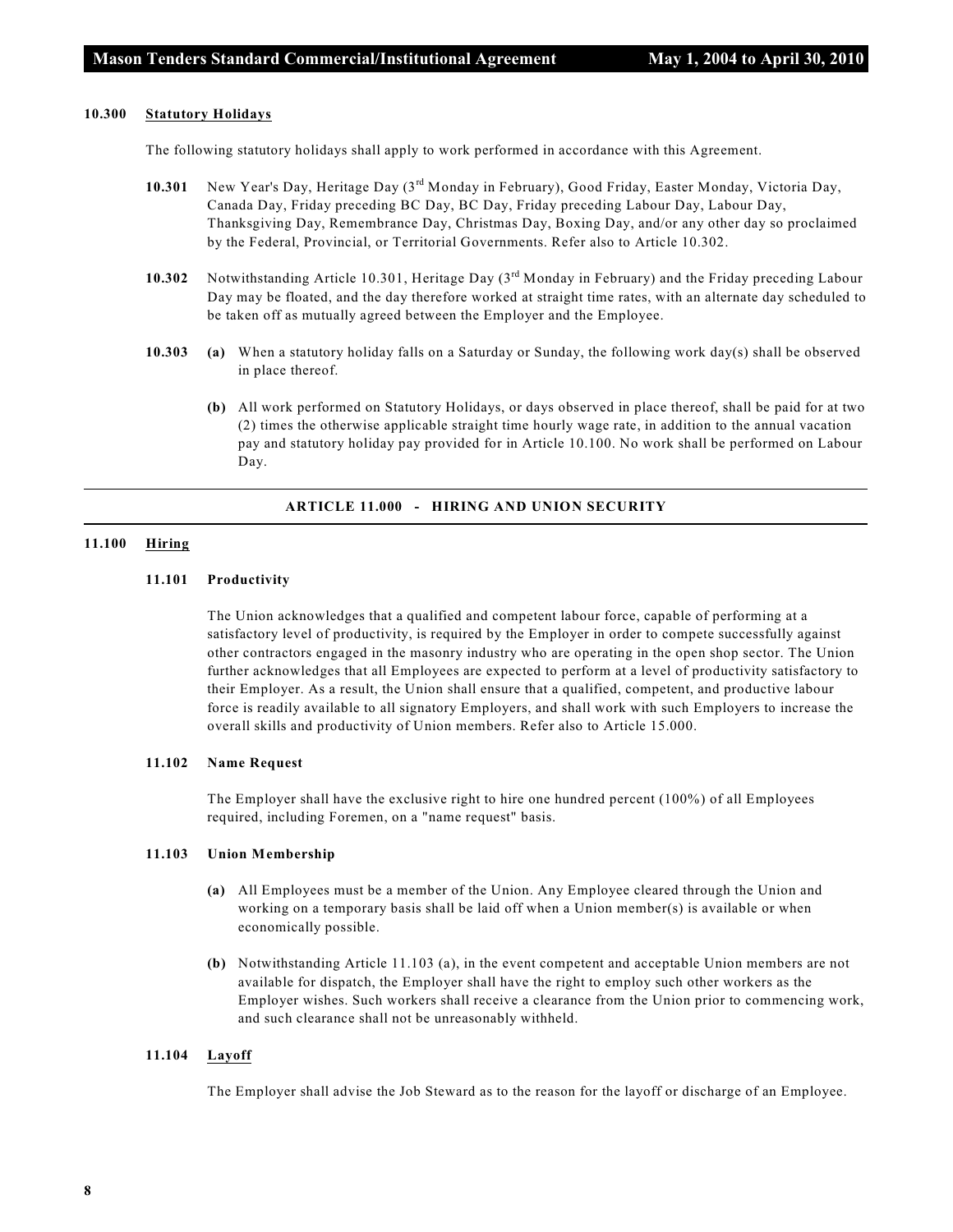#### **11.105 Qualifications for Dispatch**

- **(a)** The Union shall not dispatch an Employee to a project without first ensuring that such Employee has received the required "confined space entry" training. The Employer shall advise the Union if such training will be required at time of dispatch request.
- **(b)** The Union shall not dispatch an Employee to a project without first directing such Employee to report and remain "clean shaven" where a respirator fit test is required. The Employer shall advise the Union if such a fit test will be required at time of dispatch request.
- **(c)** Where the Employer has advised the Union of confined space training and/or respirator fit test requirements at time of dispatch request, the Employer shall not be required to compensate any Employee who is dispatched to the project and is found to not be in adherence with such requirements.

#### **11.200 Withdrawal of Labour**

- **11.201** Subject to reasonable notice given to the Employer(s), in writing, it shall not be a violation of this Agreement for the Union to withdraw its members from a project(s) for:
	- **(a)** the purpose of rendering assistance to labour organizations,
	- **(b)** refusal on the part of Union members to handle any materials, equipment or product declared unfair by a Building Trades Council(s); or manufactured, assembled or produced by an Employer whose Employees are on strike against or are locked out by an Employer, and
	- **(c)** refusal on the part of Union members to work with any Employee employed by the Employer who is in contravention of Article 11.103.
- **11.202** When such removal takes place, the Union shall authorize Employees on the project(s) to carefully put away all tools, materials, equipment or any other property of the Employer in a safe manner and to the entire satisfaction of the Employer.
- **11.203** Notwithstanding any/all contrary provisions of this Agreement, the Employer retains the unfettered right to work on any project on which non Union and/or non Building Trade Union workers are employed by an Employer(s) who is/are not signatory to this Agreement.

#### **11.300 Sub-Contracting**

- **11.301** The Employer shall not let contracts or subcontracts for work governed by the terms of this Agreement to any individual or contractor who is not signatory to this Agreement. Refer also to Article 11.302.
- **11.302** Notwithstanding Article 11.301, the application of such Article shall be waived for a period of three (3) years commencing August 14, 2006. At the conclusion of such period, the Union shall retain the right, upon providing CLR with thirty (30) calendar days written notice, to reinstitute the application of Article 11.301 on new work tendered from date of notice onward. In such event, all previously tendered work shall be permitted to continue on the basis that the provisions of Article 11.301 are waived. All work tendered as of August 13, 2006 shall continue on the basis that the provisions of Article 11.301 apply.

#### **ARTICLE 12.000 - OUT OF TOWN PROJECTS**

#### **12.100 Initial and Terminal Travel Allowance**

**12.101 (a)** The Employer shall pay an initial and terminal travel allowance of fifty cents (\$0.50) per road kilometre to any Employee who is directed or dispatched to an out of town project. Such allowance shall be payable each way, and the distance travelled shall be calculated from the Employee's residence to the project via the most direct route. No additional payment or reimbursement for travel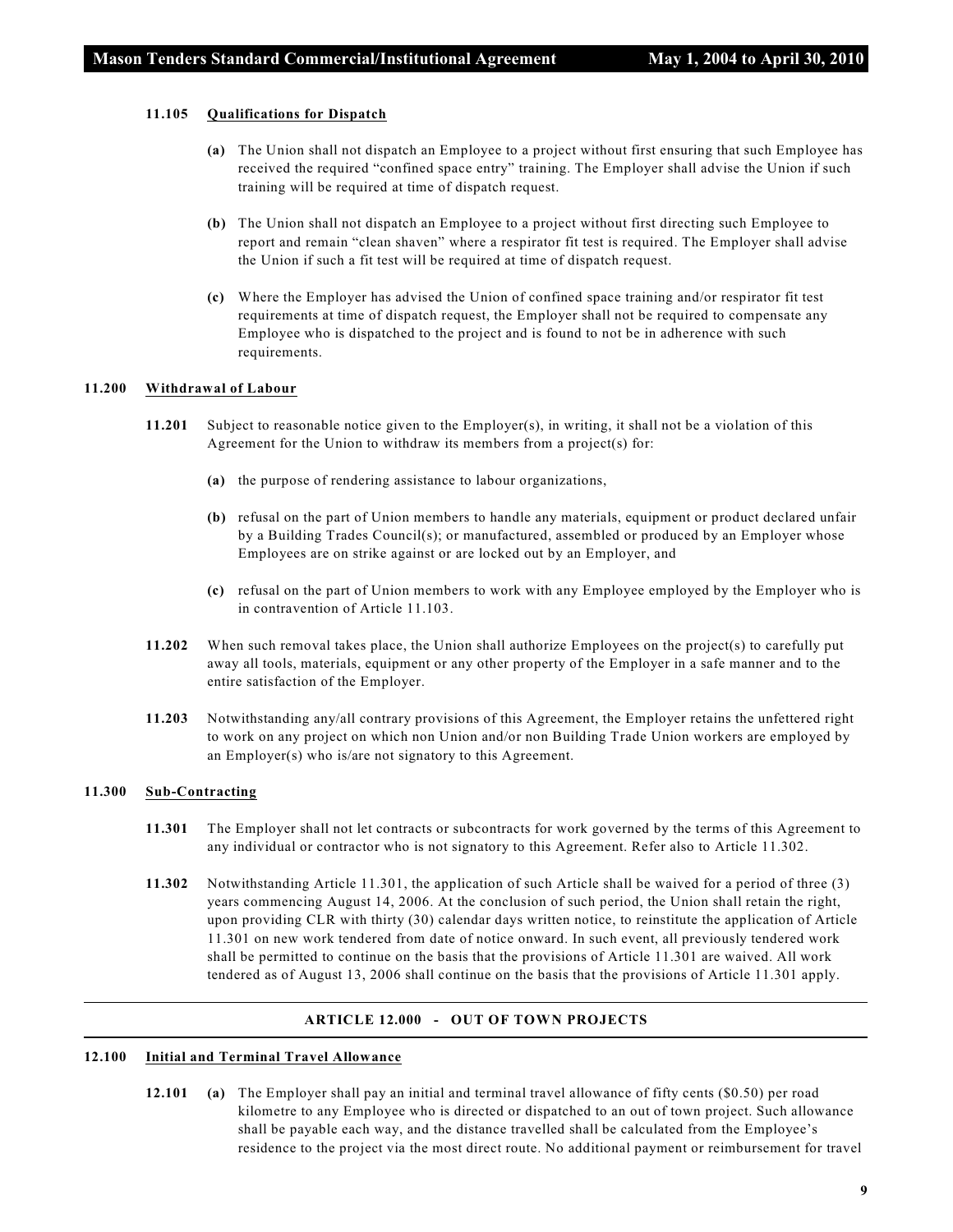time or incurred expenses shall be required, except as otherwise specifically required within Article 12.100. Refer also to Article 12.400.

- **(b)** Refer to Articles 12.102 through 12.106 for further clarification.
- **12.102** Notwithstanding Article 12.101 (a), the Employer shall reimburse an Employee, upon the submission of the appropriate receipts, for any/all ferry fares (car and driver) and/or highway tolls which are incurred in the course of initial and terminal travel.
- **12.103** Notwithstanding Article 12.101 (a), where an Employee requests to use air travel to travel to the project, the following terms and conditions shall prevail.
	- **(a)** The Employer shall pay for airfare, inclusive of any/all related fees and taxes, plus taxi fare to/from the project from the airport located nearest thereto. Notwithstanding the foregoing, taxi fare shall not be payable where Employer (or Owner) supplied transportation is provided.
	- **(b)** The Employer shall pre-arrange the air travel to/from the airport nearest the Employee's residence. The air carrier and class of ticket shall be at the discretion of the Employer, but shall be via a regularly scheduled carrier. Notwithstanding the foregoing, the Employer shall not direct an Employee to fly "standby".
	- **(c)** The Employee shall provide the Employer with the Boarding Pass and proper ground transportation receipts if requested to do so by the Employer.
- **12.104** Notwithstanding any/all contrary provision(s) of this Article, where a variety of travel distances exist for Employees to a particular project, the Employer and the Union may agree upon a standard initial and terminal travel allowance "lump sum" amount which shall be paid to all applicable Employees on the project. Such agreement shall be reached prior to the commencement of work on the project, and prior to date of tender if possible.
- **12.105** The Employer shall ensure that an Employee receives payment for the applicable initial travel allowance and any/all applicable reimbursements for incurred expenses (i.e. ferry fares, etc.) within seven (7) calendar days, or earlier if practical for the Employer, of the Employee's first shift on the project. Notwithstanding the foregoing, the Union and the Employer may mutually agree to vary this requirement. Such agreement shall be reached prior to the commencement of work on the project, and prior to date of tender if possible.
- **12.106** Notwithstanding any/all contrary provision(s) of this Article, in the event an Employee voluntarily terminates his/her own employment after having been on the project for less than fifteen (15) calendar days, the Employer shall not be required to pay the Employee's terminal travel allowance, and shall additionally be entitled to deduct the initial travel allowance already paid from the Employee's final pay cheque.

#### **12.200 Out of Town Accommodation**

Article 12.200 shall apply to Employees who are not local residents of the area where the work is being performed, or is to be performed. Refer to Appendix "A" for definition of local resident.

#### **12.201 Commercial/Institutional Construction Projects**

Each Employee shall select one (1) of the following options prior to commencing work on an out of town project, and such selection shall apply for the duration of the Employee's employment on such project. The choice of options shall be at the sole discretion of the Employee, and the Employee shall provide the Employer with written notice of their selection upon request. Both options shall be payable on the basis of seven (7) days per week.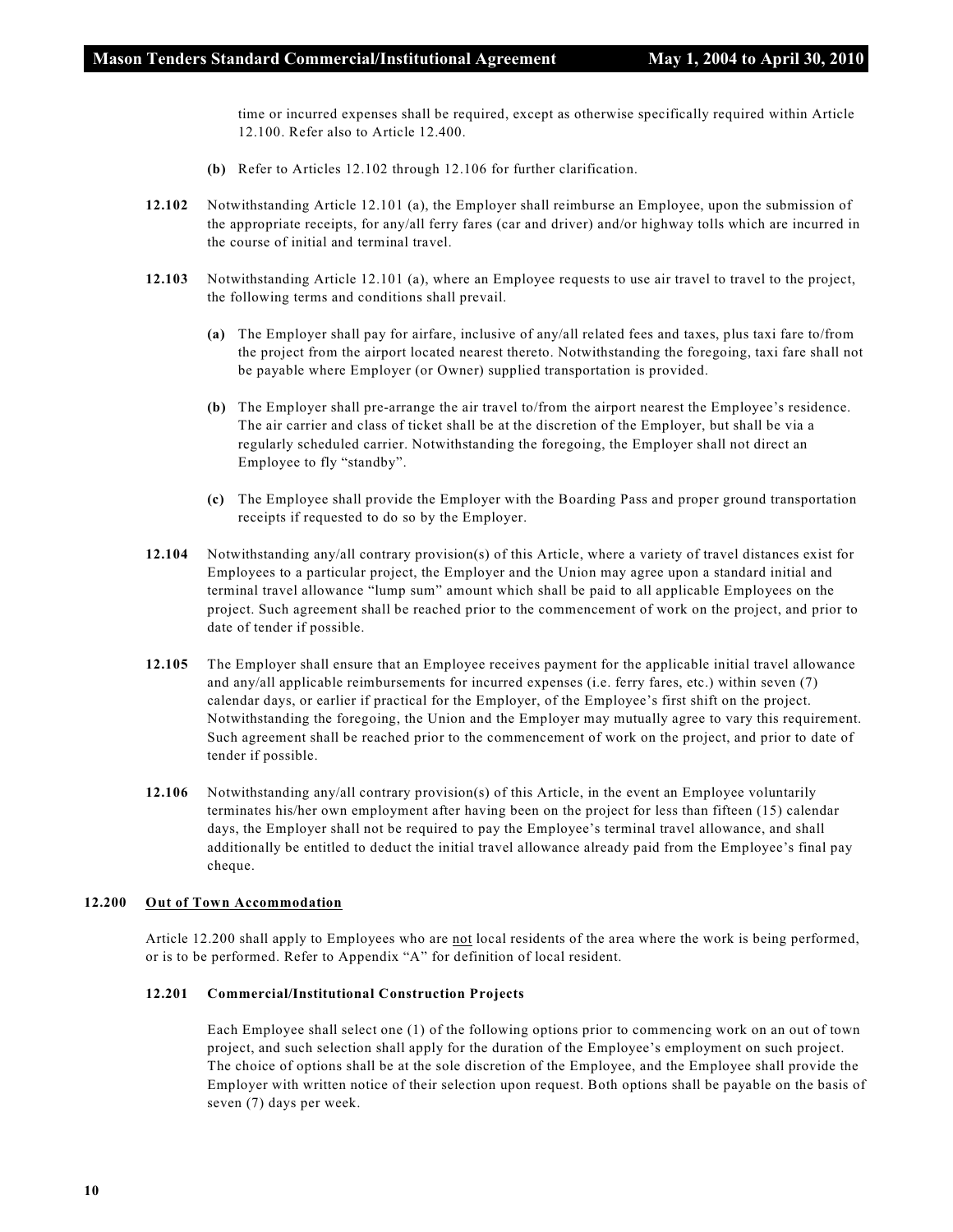- **Option #1** The Employer shall provide the Employee with a daily lump sum Living Out Allowance (LOA).
- **Option #2** The Employer shall provide the Employee with a single room plus a daily meal allowance.

The amount of the daily lump sum LOA and daily meal allowance shall be as mutually agreed by the Union and the Employer on a "project by project" basis, or, at the Employer's sole discretion, shall be as per the standard which applies to Industrial Construction projects.

#### **12.202 Industrial Construction Projects**

#### **(a) Room and Board Allowance**

Each Employee shall select one (1) of the following options prior to commencing work on an out of town project, and such selection shall apply for the duration of the Employee's employment on such project. The choice of options shall be at the sole discretion of the Employee, and the Employee shall provide the Employer with written notice of their selection upon request. Both options shall be payable on the basis of seven (7) days per week.

- **Option #1** The Employer shall provide the Employee with a daily lump sum Living Out Allowance (LOA) of \$90.00. Effective May 1, 2007 this amount shall be increased to \$95.00. Effective May 1, 2009 this amount shall be increased to \$100.00.
- **Option #2** The Employer shall provide the Employee with a single room plus \$50.00 daily meal allowance. Effective May 1, 2007 this amount shall be increased to \$52.50. Effective May 1, 2009 this amount shall be increased to \$55.00.

No daily travel time shall be paid to an Employee who selects Option #2, however the following terms and conditions shall be applicable;

- **(i)** If the Employer provided room is forty (40) road kilometres or less from the project, no daily travel allowance shall be paid.
- **(ii)** If the Employer provided room is more than forty (40) road kilometres from the project, a daily travel allowance of fifty cents (\$0.50) per road kilometre shall be paid, each way, to/from the forty (40) kilometre boundary. Refer also to Article 12.400.
- **(iii)** If the Employee(s) requested to use air travel to the project in accordance with "insert appropriate Article number here", Employer supplied transportation shall be provided to the Employee(s) to/from the project on a daily basis.
- **(iv)** If the Employee(s) did not request to use air travel to the project in accordance with "insert appropriate Article number here", no Employer supplied transportation shall be provided to the Employee(s) to/from the project on a daily basis, and the Employee shall therefore assume all responsibility for travelling to/from the project on a daily basis.
- **(v)** Notwithstanding any/all contrary provisions of this Agreement, any Employee(s) who makes use of Employer supplied transportation to travel to/from a project shall not be paid a daily travel allowance for that  $day(s)$ .

#### **(b) Camp Accommodation**

**(i)** Camp accommodations, when supplied, shall meet the standards and requirements of the applicable Construction Camp Rules and Regulations Agreement by and between BCYT and CLR. An Employee may refuse to live in accommodations which do not meet such standards.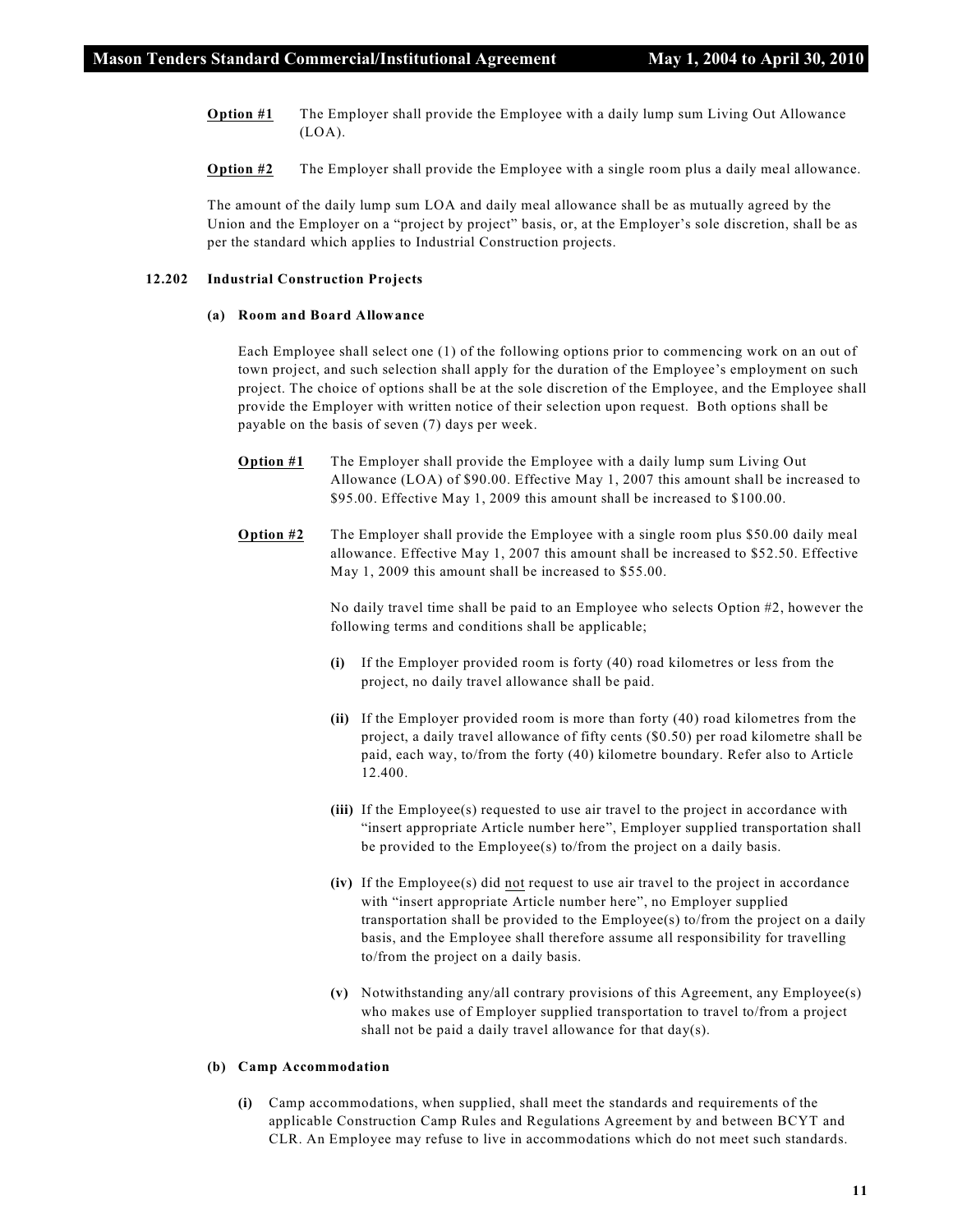**(ii)** Unless otherwise arranged at a pre-tender and/or pre-job conference, on projects where a camp is provided Employees shall occupy the camp, and room and board shall be supplied in such camp seven (7) days a week, at no cost to the Employee.

#### **(c) Weekend Checkout**

Any Employee who is living in camp accommodations paid by the Employer may, on any weekend, vacate or check out of such accommodation and the Employer shall pay such Employee twenty dollars (\$20.00) per day.

- **(i)** The Employee must turn in his meal ticket or sign a checkout in advance.
- **(ii)** To qualify, an Employee must work his scheduled shift prior to the weekend and/or statutory holiday and his scheduled shift after the weekend and/or statutory holiday.

#### **(d) Marshalling Points**

On camp projects, no walking time shall be paid up to 2,500 feet from the work site. Beyond 2,500 feet up to thirty (30) minutes travel each way, the Employer shall supply transportation. Travel time shall be paid at prevailing rates for time in excess of thirty (30) minutes. It is agreed that in the event that camp accommodation is unavailable for all Employees, the Employer and Union shall mutually agree to terms governing travel time.

#### **12.300 Periodic Leave**

- **12.301 (a)** On Out of Town projects of over fifty (50) calendar days duration, a periodic leave shall be made available to Employees every forty (40) calendar days.
	- **(b)** When leave is desired in accordance with Article 12.301 (a), an allowance for periodic leave shall be provided by the Employer on a "use it or lose it" basis, in accordance with the following formula. Such allowance shall be paid only once for each periodic leave.

| n/a      |
|----------|
| \$100.00 |
| \$200.00 |
| \$250.00 |
| \$325.00 |
|          |

The mileage shall be computed from the project to the Employee's place of departure.

- **12.302 (a)** The duration of such periodic leave shall be for a minimum of five (5) days to a maximum of one (1) week, or such other number of days as may be mutually agreed between the Employer and the Employee.
	- **(b)** The timing of such periodic leave shall decided by mutual agreement. In no event shall an Employee receive leave unless he actually returns to his place of departure. Living Out Allowances shall not be paid during leave periods
- **12.303** Employees qualifying for periodic leave shall be returned to the transportation terminal nearest the Employee's domicile, except out of province Employees who shall be returned to their point of dispatch within the province of BC.
- **12.304** There shall be no cash payment in lieu of periodic leave, unless otherwise mutually agreed between the Union and the Employer.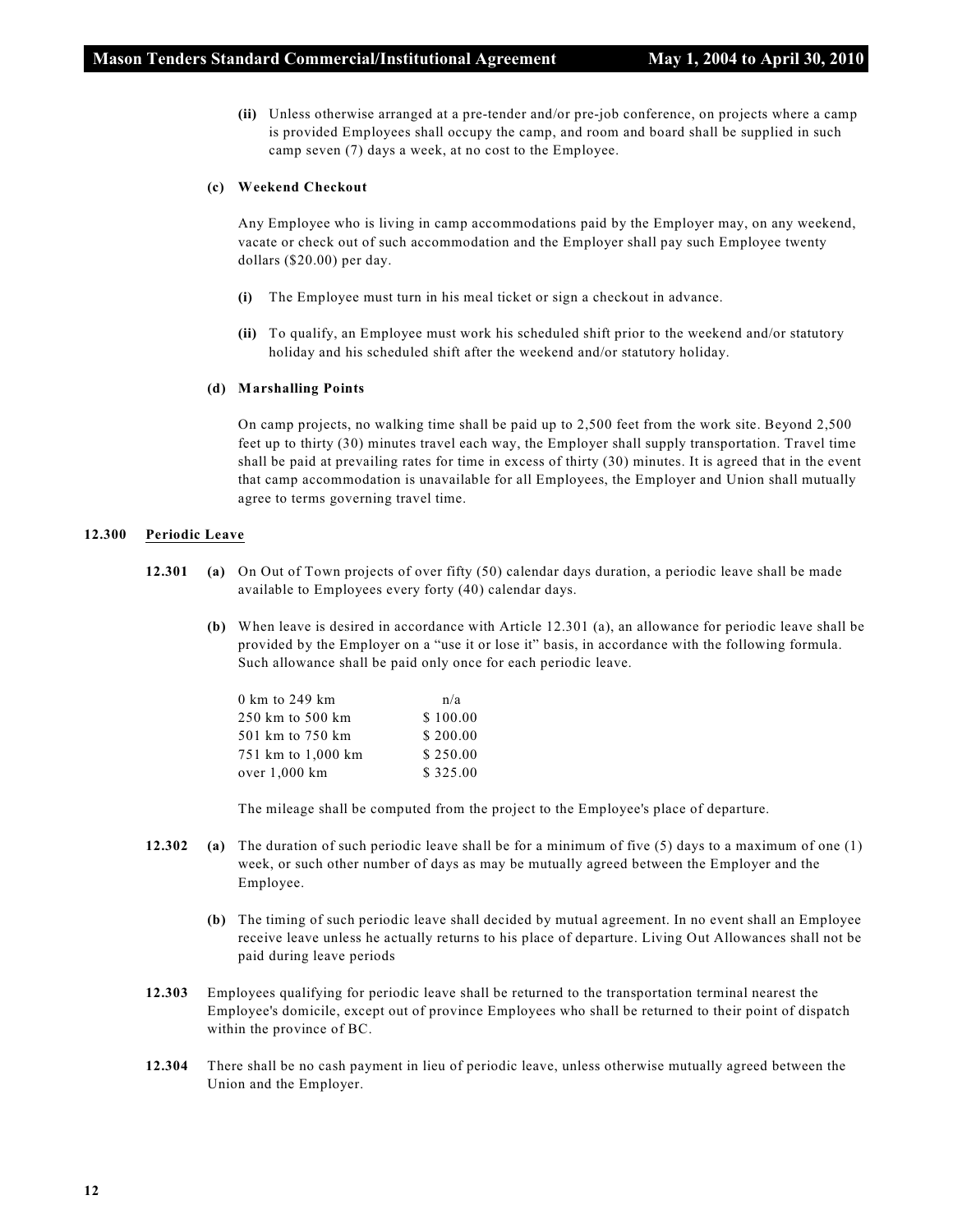#### **12.400 Increases to Travel Allowance**

Notwithstanding any/all contrary provisions of this Agreement, the amount of fifty cents (\$0.50) per road kilometre payable as an initial and terminal travel allowance and as a daily travel allowance shall be subject to annual adjustments throughout the duration of this Agreement. As a result, the effective "per road kilometre" amount which shall be payable as an initial and terminal travel allowance and as a daily travel allowance shall be the maximum allowable tax-free rate for mileage expense reimbursement as published annually by the Canada Revenue Agency. Effective February 1, 2008 such amount shall increase to fifty-two cents (\$0.52) per road kilometre.

#### **ARTICLE 13.000 - LOCAL TRAVEL**

An Employee shall be paid a daily travel allowance for travel to and from a project in order to reimburse such Employee for travel costs and travel time. Such daily travel allowance shall be payable in accordance with this Article. The payment of Metro Travel shall no longer be applicable.

- **13.100** No daily travel allowance shall be payable on any project located within the Lower Mainland. Refer to Appendix "A" for definition of Lower Mainland.
- **13.200** A daily travel allowance of fifty cents (\$0.50) per kilometre shall be paid to any Employee who resides within the Lower Mainland and uses his/her own vehicle to travel from his/her residence to a project located outside of the Lower Mainland. Such allowance shall be payable, each way, for each kilometre driven between the Lower Mainland boundary and the project. Refer also to Article 13.400.
- **13.300** A daily travel allowance shall be paid to any Employee who resides outside of the Lower Mainland and uses his/her own vehicle to travel from his/her residence to a project located outside of the Lower Mainland. Such allowance shall be payable in accordance with the following schedule. Refer also to Article 13.400.

First forty (40) road kilometres, each way, each day not applicable All additional road kilometres, each way, each day \$0.50 per kilometre

- **13.400** Notwithstanding any/all contrary provisions of this Agreement, the daily travel allowance amount of fifty cents (\$0.50) per road kilometre shall be subject to annual adjustments throughout the duration of this Agreement. As a result, the effective "per road kilometre" amount which shall be payable pursuant to Articles 13.200 and 13.300 shall be the maximum allowable tax-free rate for mileage expense reimbursement as published annually by the Canada Revenue Agency. Effective February 1, 2008 such amount shall increase to fifty-two cents (\$0.52) per road kilometre.
- **13.500** No Employee shall be permitted to use his/her personal vehicle in a manner which is unfair to other Union members or contrary to the best interests of the Union.

#### **ARTICLE 14.000 - WORKING CONDITIONS**

#### **14.100 Harassment**

The Union and the Employer recognize the right of all persons to work in an environment free from harassment.

#### **14.200 Telephones**

The Employer shall ensure that a telephone(s) is available, for emergency purposes, to all Employees at all times for incoming and outgoing messages. The Employer shall also ensure that all incoming messages are relayed immediately.

#### **14.300 Drinking Water and Salt Tablets**

If running tap water is not available to Employees, cool drinking water in approved sanitary containers shall be provided by the Employer. Paper cups and salt tablets shall also be supplied.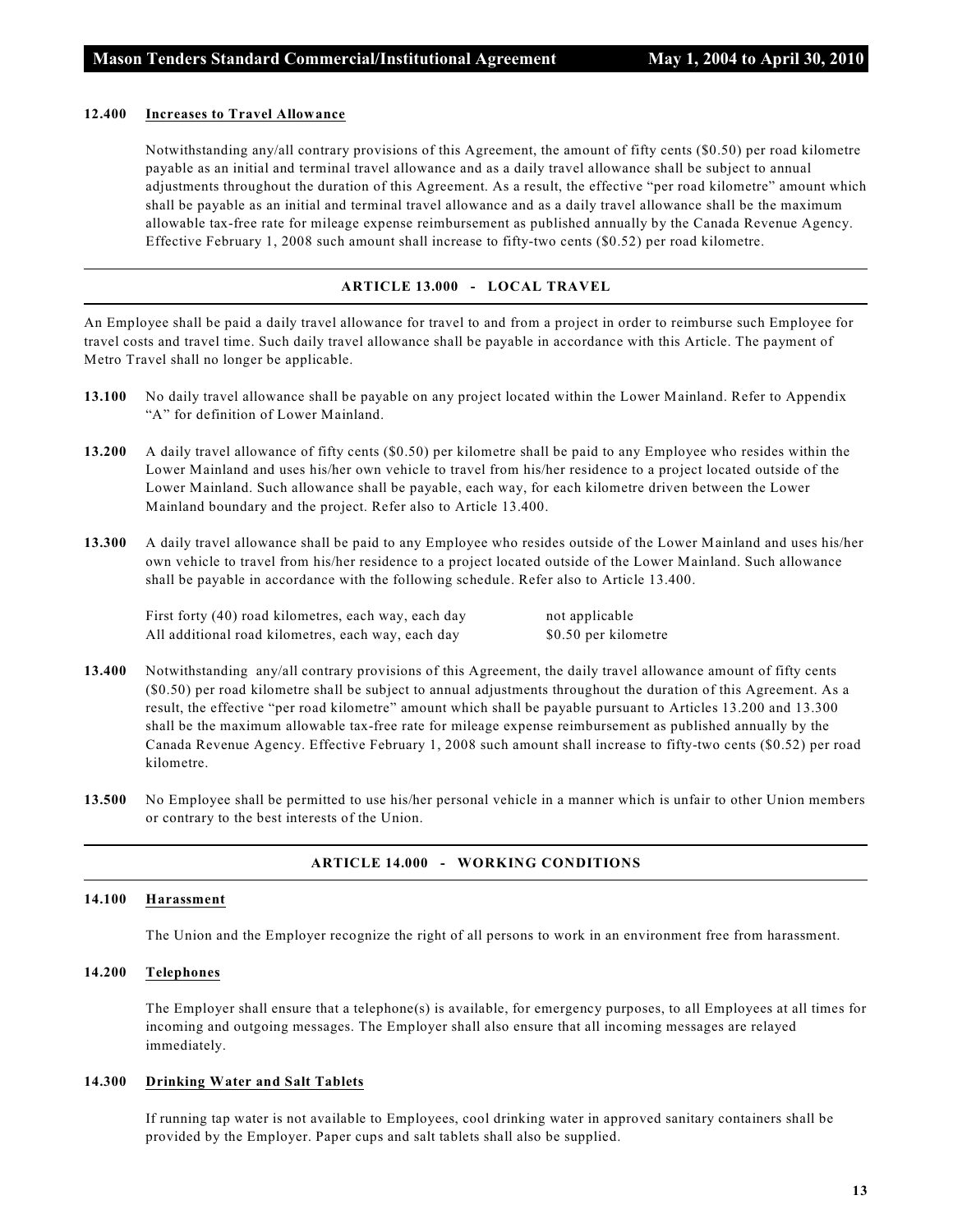#### **14.400 Health and Safety**

- **14.401** All equipment, tools and material must conform and be utilized in conformity with applicable Provincial and/or Federal regulations, acts and laws. In addition, Employer safety rules and regulations shall be complied with provided they are not inconsistent with the foregoing.
- **14.402 (a)** It shall not be considered a violation of this Agreement for an Employee to refuse to work in conditions and/or use equipment that do/does not meet prescribed safety standards and/or regulations.
	- **(b)** Refusal of an Employee to abide by WorkSafeBC Regulations may be considered cause for dismissal.
	- **(c)** The Union shall give thorough instructions to its members in all standard safety precautions.
- **14.403** Notwithstanding Articles 14.401 and 14.402, the following provisions shall apply to all Employees, whether such Employees are initially reporting for work or are currently employed on a project:

#### **(a) Certifications:**

Employees shall be responsible for ensuring they possess all required certifications (eg. Workplace Hazardous Materials Information System training, Record of Hearing Test, etc.) and that such certifications are valid. Proof of such certifications shall be provided to the Employer upon request.

#### **(b) Personal Protective Equipment:**

Employees shall be responsible for personally providing and utilizing the following, as required under regulations imposed by the WorkSafeBC, and/or any other such body (i.e. Federal, Provincial, or Municipal Governments, etc.), having the authority to enact same:

- **(i)** clothing suitable for protection against the natural elements to which they may be exposed, and
- **(ii)** all such personal protective equipment generally regarded as being the responsibility of the Employee. Such personal protective equipment shall include, but not be limited to, Canadian Standards Association (CSA) approved: gloves, safety headgear, and steel toed safety footwear complete with above ankle support.
- **(iii)** The Employer shall be responsible for supplying appropriate gloves and protective clothing to Employees working with epoxy.
- **(iv)** The Employer shall be responsible for supplying proper protective gear to Employees working with toxic and dangerous materials and tools.
- **(v)** The Employer shall be responsible for supplying waterproof gloves and aprons to Employees engaged in cutting on a wet masonry saw or washing down masonry.
- **14.404** The Employer shall be permitted to refuse work to any Employee who does not fulfil such provisions as stipulated in Article 14.403. If an Employee is refused work in accordance with the foregoing, the Employer shall be required to pay such Employee only for actual time worked, if any.
- **14.405** Material weighing fifty (50) pounds or greater shall be installed by two (2) or more Employees. Concrete blocks weighing forty-five (45) pounds or greater shall also be installed by two or more Employees whenever such blocks are being set continuously over a period in excess of thirty (30) minutes.

#### **14.500 Drug and Alcohol Policy**

A sub-committee of the parties shall be established to review client requirements and industry standards related to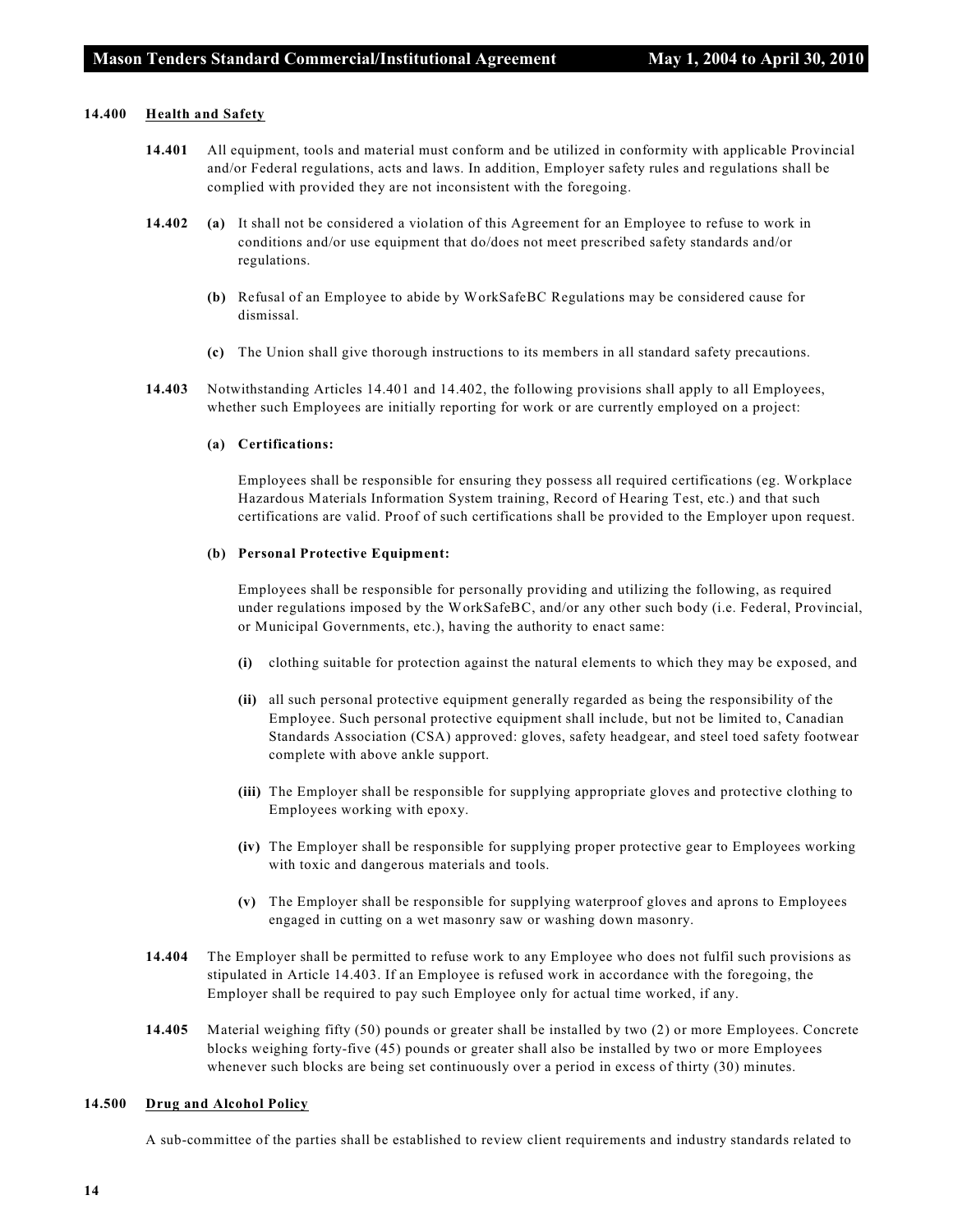the issue of drug and alcohol testing of Employees. This issue is growing in importance, and the sub-committee shall be authorized to bring forward recommendations. Such recommendations shall be subject to ratification by the parties prior to being implemented.

#### **14.600 Lunchroom**

- **14.601** The Employer shall provide a suitable place for Employees to eat lunch, and store tools and clothing, and such structure shall be of sufficient size to fulfill these requirements in relation to the crew size. The structure shall also be heated, contain adequate tables and chairs, and be for the exclusive use of the masonry crew. Refer also to Article 14.602.
- **14.602** Article 14.601 shall only apply on projects where the crew size exceeds three (3) Employees and the project duration exceeds two (2) weeks.

#### **ARTICLE 15.000 - PRODUCTIVITY**

The parties signatory to this Agreement recognize that in the interest of preserving and expanding employment opportunities they have a mutual obligation to consider steps to maintain a standard of productivity in order that the masonry industry can pay the wages and fringe benefits stipulated under the terms of this Agreement. To further this objective, the parties may institute a sub-committee consisting of an equal number of Employer representatives and Union representatives to make recommendations for the improvement of productivity. Such recommendations may include, but shall not be limited to conducting classes, seminars, and/or clinics, regarding new installation procedures.

#### **ARTICLE 16.000 - GRIEVANCE PROCEDURE**

#### **16.100 Definition**

A grievance shall be defined as any difference of opinion between the parties to this Agreement concerning its interpretation, application, operation or any alleged violation thereof, including discharge for cause alleged to be unjust by the Union. Such discharge shall not include layoff of Employees for reasons of project efficiency, or reduction of forces on suspension or completion of work.

#### **16.200 Time Limits**

- **16.201** A grievance shall not be entertained by either party unless such grievance has been initiated by the aggrieved party within thirty (30) calendar days of its occurrence.
- **16.202** Notwithstanding Article 16.201, any grievance arising out of an alleged unjust discharge shall be initiated within fifteen (15) calendar days of its occurrence.
- **16.203** Notwithstanding Articles 16.201 and 16.202, there shall be no time limit restriction on a grievance initiated in respect of a wage claim.

#### **16.300 Resolution Procedure**

All grievances shall be finally and conclusively resolved in accordance with the following Steps. Related matters shall normally be dealt with during regular working hours.

#### **16.301 Step No. 1**

The Job Steward and/or Business Agent shall discuss the grievance with the Foreman and/or the Employer. If such discussion results in a mutually agreed resolution, such resolution shall be final.

#### **16.302 Step No. 2**

If the grievance is not resolved in accordance with Step No. 1 within two (2) working days of initiation,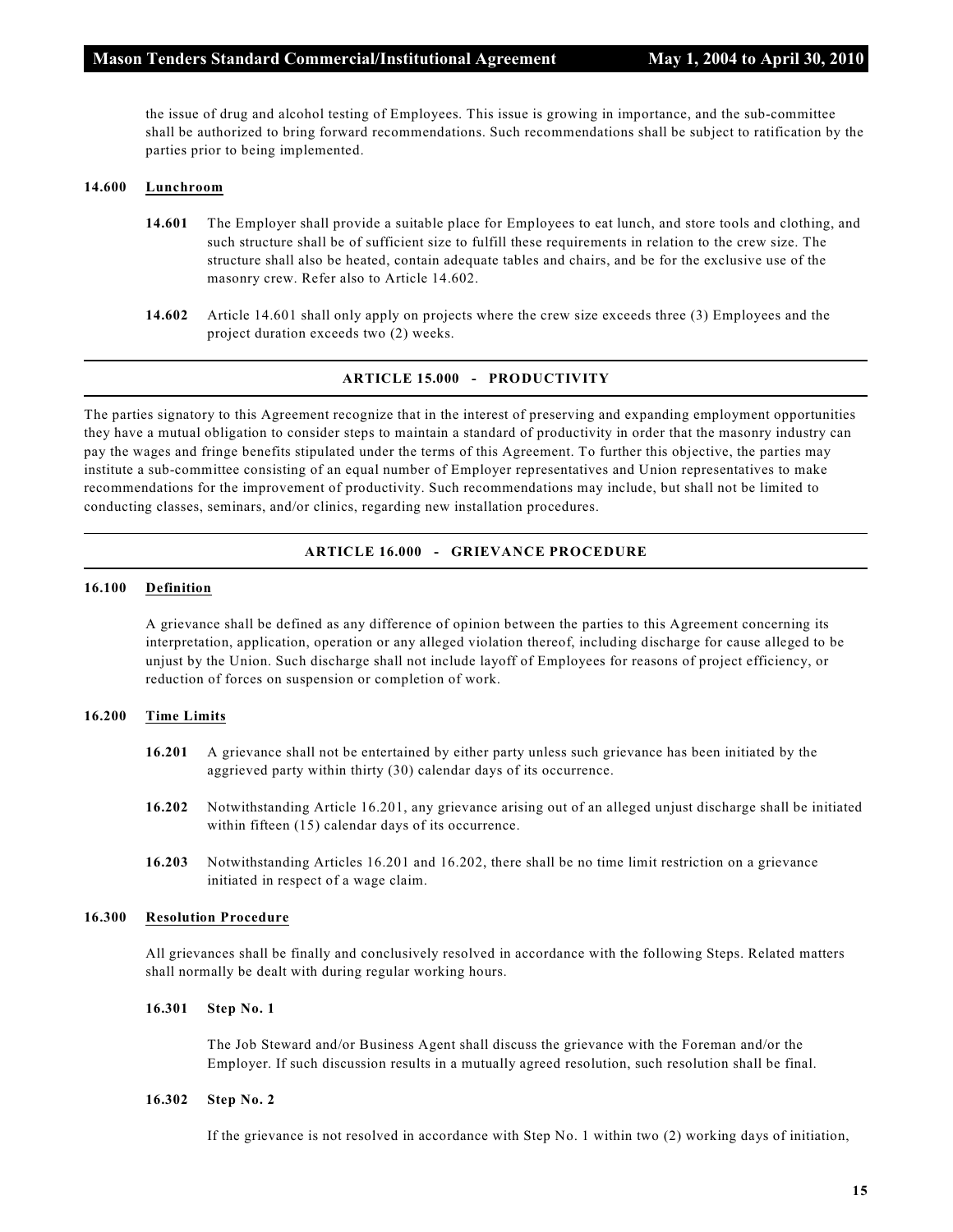the particulars thereof shall be set out in writing by the grieving party and shall be delivered to the other party within five (5) working days of initiation. The two (2) parties shall then discuss the matter forthwith, and if such discussion results in a mutually agreed resolution, such resolution shall be final.

#### **16.303 Step No. 3 - Arbitration Board**

If the grievance is not resolved in accordance with Step No. 2 within ten (10) working days of initiation (i.e. an additional five (5) working days from the date of receipt of the written particulars), or such longer time as the parties may mutually agree, then such grievance shall be referred to a three (3) person Arbitration Board as follows.

- **(a)** The grieving party shall appoint one (1) arbitrator to the Arbitration Board, and shall in turn notify the other party, in writing, of such appointment and the particulars of the grievance.
- **(b)** The party receiving the notice of appointment shall within five (5) working days also appoint one (1) arbitrator to the Arbitration Board, and shall in turn notify the grieving party of such appointment.
- **(c)** Each party shall be responsible to immediately notify their appointed arbitrator as to the name of the arbitrator appointed by the other party.
- **(d)** The (2) two arbitrators appointed in accordance with Step No. 3 (a) and (b), shall select one (1) additional arbitrator to serve as the Arbitration Board Chairperson.
- **(e)** Such Chairperson shall be selected within three (3) working days, or such longer time as the parties may mutually agree, of the receipt by the grieving party of notice of the arbitrator appointed in accordance with Step No. 3 (b).
- **(f)** The Arbitration Board shall set a date to hear the arbitration within five (5) working days of appointment of the Chairperson, or such longer time as the Arbitration Board appointees may mutually agree.
- **(g)** The Arbitration Board shall hear the arbitration and shall make their award within five (5) working days of so doing, or such longer time as the Arbitration Board appointees may mutually agree. Such award shall be made in writing, and shall be delivered to each party.
- **(h)** The award of the majority of the Arbitration Board shall be final and binding on the parties and shall be carried out forthwith.
- **(i)** Each party shall pay their own costs and expenses of arbitration, the entire remuneration, expenses, and/or disbursements of their appointed arbitrator, one-half  $\langle \frac{1}{2} \rangle$  of the expenses of the Arbitration Board Chairperson, and one-half (½) of any other expenses incurred by the Arbitration Board.

#### **16.304 Step No. 4 - Alternatives to Step No. 3**

Notwithstanding Step No. 3, if the grievance is not resolved in accordance with Step No. 2 within ten (10) working days of initiation (i.e. an additional five (5) working days from the date of receipt of the written particulars), or such longer time as the parties may mutually agree, then the parties, at their discretion, may mutually agree that as an alternative to the appointment of an Arbitration Board the grievance shall instead be resolved as follows.

- **(a)** Appoint a single arbitrator, with all applicable terms and conditions pursuant to an Arbitration Board as provided for in Step No. 3, to apply, and with such single arbitrator to be selected by mutual agreement of the parties.
- **(b)** If the parties are unable to reach a mutual agreement to proceed in accordance with Step No. 4 (a), within three (3) working days or such longer time as the parties may mutually agree, the parties shall immediately proceed in accordance with Article Step No. 3.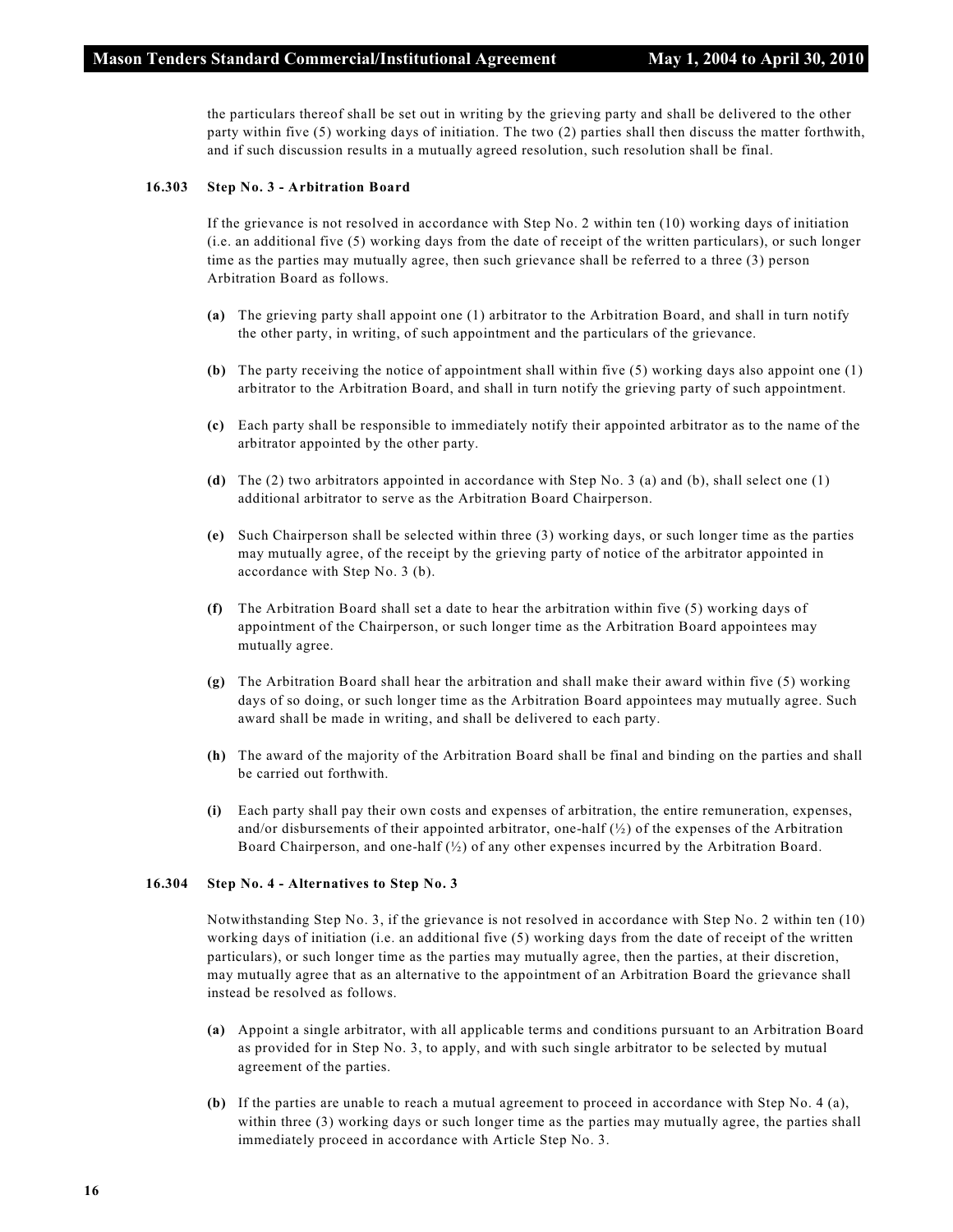#### **ARTICLE 17.000 - EXTENT OF AGREEMENT**

#### **17.100 Trade Jurisdiction and Scope of Work**

- **17.101** Notwithstanding any/all contrary provisions, this Agreement shall govern work performed on Commercial/Institutional Construction projects only.
- **17.102** Notwithstanding Appendix "D", the Scope of Work of the Union shall include such trade jurisdiction as is determined by the Jurisdictional Assignment Plan.

#### **17.200 Geographical Jurisdiction**

This Agreement shall be applicable in the province of British Columbia and the Yukon Territories.

#### **17.300 More Favourable Terms**

If the Union enters into any Agreement other than this Agreement, with any individual Employer and/or group of Employers performing work covered by the terms of this Agreement, and such other Agreement provides for wages and/or any other terms and/or conditions, in whole or in part, which the Employers signatory to this Agreement consider to be more favourable, such wages and/or terms and/or conditions shall automatically become part of this Agreement, and shall replace, as required, any/all corresponding provisions of this Agreement. CLR shall notify the Union, in writing, prior to any Employer(s) implementing such more favourable wages and/or terms and/or conditions.

#### **17.400 Other Agreements Governing Scope of Work**

#### **17.401 Copies of Agreement(s)**

- **(a)** The Union shall provide CLR with a true and complete copy of any Agreement, other than this Agreement, which the Union may enter into with an individual Employer or group of Employers, regardless of whether or not such Employer(s) is/are themselves a member of CLR. The Union shall also provide CLR with a list of all Employers signatory to such other Agreement(s).
- **(b)** Such copy(s) and list(s) shall be provided to CLR within five (5) working days of such an Agreement(s) being signed by the Employer, or, in the event such an Agreement(s) currently exists, shall be provided to CLR within (5) working days of the Union signing this Agreement.
- **(c)** Articles 17.401 (a) and (b), shall apply only to such other Agreements, (i.e. Standard, Industrial, Commercial, Institutional, Residential, Project, Enabling, or combination thereof, etc.) which, in whole or in part, govern the performance of work also covered by the terms of this Agreement.

#### **17.402 Confirmation of Signatory Contractors**

The Union shall provide to CLR, within five (5) working days of signing this Agreement, a list of all Employers signatory to this Agreement. Such list shall include each Employer's name, address and phone number, and shall consist of all Employers signatory to this Agreement, regardless of whether such Employers are themselves members of CLR. The Union shall also ensure that such list is kept up-to-date by providing to CLR, within five (5) working days of such signing, the name, address and phone number of any Employer who subsequently becomes signatory to this Agreement.

#### **17.500 Savings Clause**

**17.501** If any Article or Section of this Agreement should be held invalid by operation of law or by a tribunal of competent jurisdiction, or if compliance with or enforcement of any Article or Section should be restrained by such tribunal, pending a final determination as to its validity, the remainder of this Agreement or the application of such Article or Section to persons or circumstances other than those as to which it has been held invalid, or as to which compliance with or enforcement of has been restrained, shall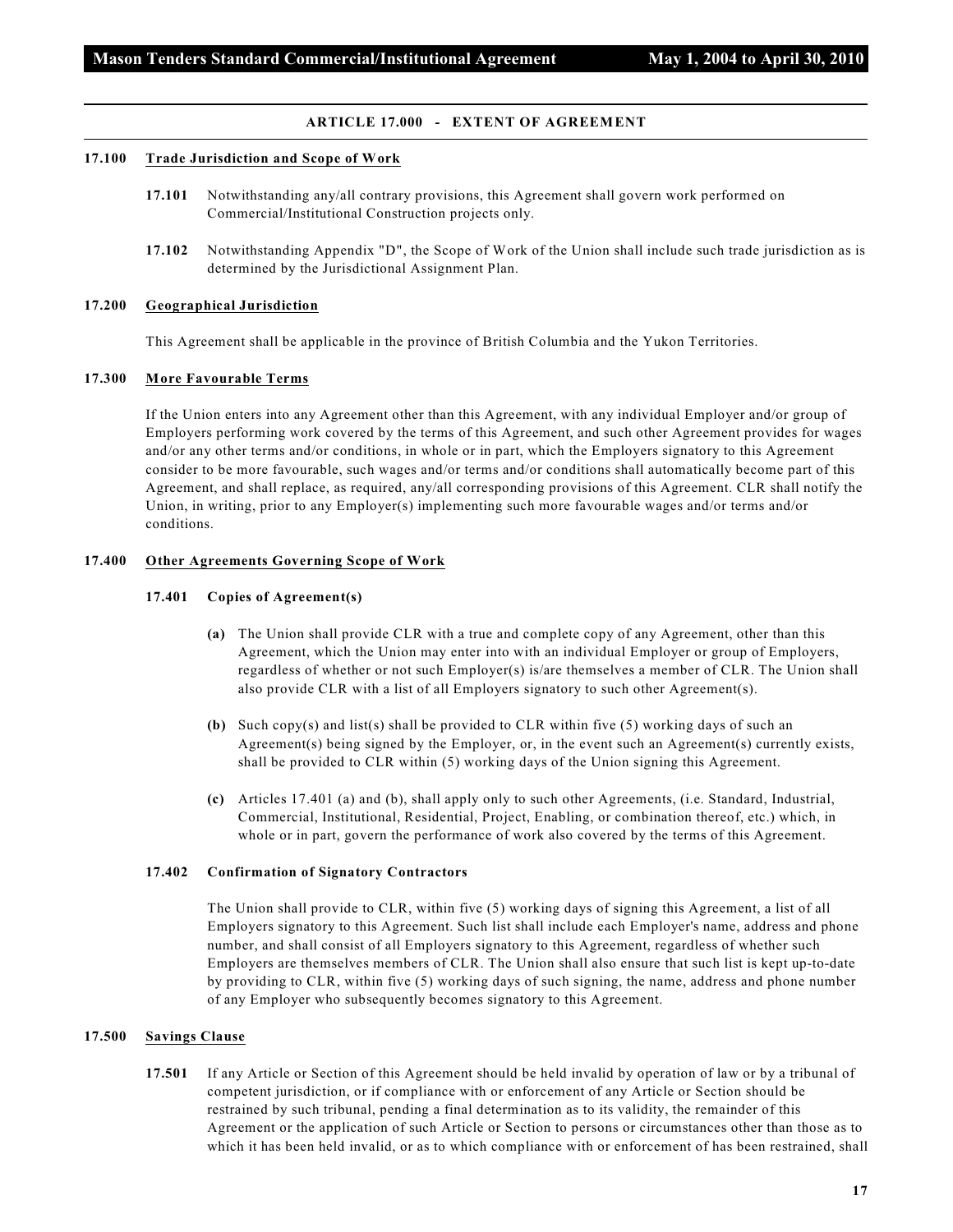not be affected thereby.

**17.502** In the event that any Article or Section is held invalid, or enforcement of, or compliance with which has been restrained in accordance with Article 17.501, the parties affected thereby shall enter into immediate collective bargaining negotiations upon the request of the Union for the purpose of arriving at a mutually satisfactory replacement for such Article or Section during the period of invalidity or restraint. If the parties do not agree on a mutually satisfactory replacement, they shall submit the dispute to the Grievance Procedure.

#### **17.600 Enabling**

- **17.601** The Union Business Manager, in conjunction with Employers signatory to this Agreement, may determine, on a "project by project" and/or "blanket enabling" basis, if special dispensation is required to become competitive, and should the necessity arise, may, by mutual agreement, and in writing, amend or delete any terms or conditions of this Agreement for the duration of the project(s).
- **17.602** Notwithstanding Article 17.601 and/or any/all contrary provisions of this Agreement, joint Industry Funds negotiated between the BCBCBTU and CLR (i.e. Rehabilitation Fund, etc.), and/or individual dues to umbrella organizations, shall not be subject to reduction and/or elimination via enabling without the prior written consent of the BCBCBTU and CLR.

#### **17.700 Registration**

A copy of this Agreement shall be filed with the Minister of Labour and with the LRB.

#### **ARTICLE 18.000 - MANAGEMENT RIGHTS AND RESPONSIBILITIES**

#### **18.100 Management Rights**

The Employer has the right to operate and manage their business in all respects subject only to the limitations expressly stated in this Agreement. Notwithstanding the foregoing, the Employer shall abide by all pertinent federal, provincial and municipal/local government legislation, regulations, bylaws, policies, procedures, etc, including but not limited to, the Canada Revenue Agency, Employment Insurance Act, WorkSafe BC, municipal business licensing bylaws, etc.

#### **18.200 Management Responsibilities**

- **18.201** The Employer shall apply the provisions of the Mason Tenders Standard Commercial/Institutional Agreement, on a project by project basis, in a manner that is consistent with such Employer's application of the comparable provisions of the Bricklayers Standard Commercial/Institutional Agreement. The intent of the foregoing is that an Employer shall not discriminate between the standard of treatment provided to a mason tender and the standard of treatment provided to a bricklayer, where the provisions contained within the respective collective agreements are comparable.
- **18.202** For example...
	- **(a)** If all bricklayers on a project are being paid one dollar (\$1.00) per hour more than the minimum, than all mason tenders shall be treated likewise because the provisions in both Agreements are comparable (i.e. premium over the minimum rate).
	- **(b)** If the Bricklayers Agreement requires an Employee deduction for the BCYT Fund, but the Mason Tenders Agreement requires an Employer contribution to the BCYT Fund, the terms of the Mason Tenders Agreement shall prevail because the provisions in both Agreements are not comparable (i.e. the Bricklayers Agreement clearly provides for something different).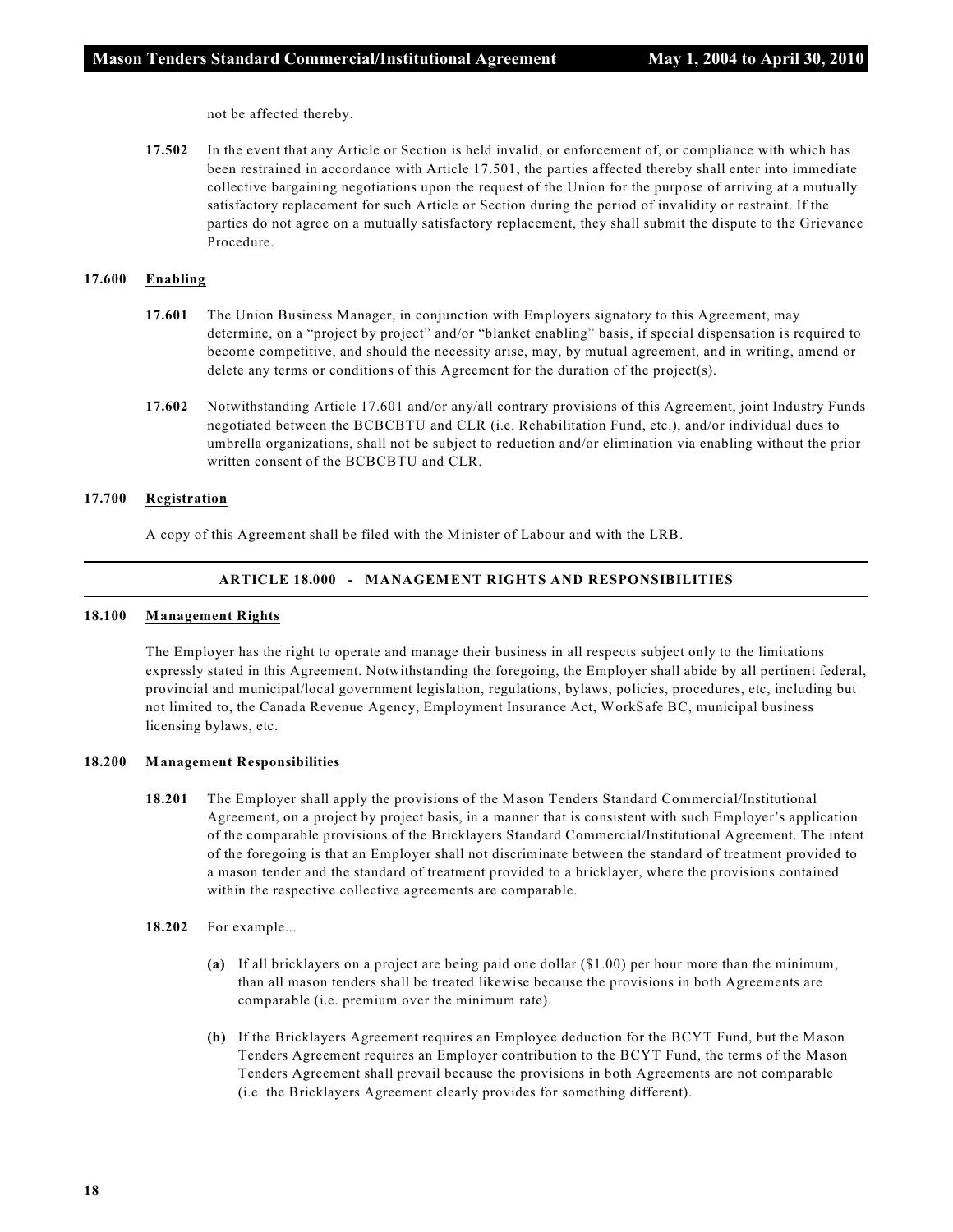#### **18.300 Working Partners**

- **18.301** Only one (1) Partner, Shareholder, and/or Principal of an Employer may work with the tools of the trade. Any additional Partners, Shareholders, and/or Principals of such Employer who work with the tools of the trade shall be classified as an Employee, and as such must be a member in good standing of the Union.
- **18.302** All Employer contributions required in accordance with this Agreement, with the exception of the Employer Pension Fund contribution, shall be made by the Employer on behalf of such additional Partners, Shareholders, and/or Principals defined in Article 18.301. Such contributions shall be made on a minimum of one hundred forty (140) hours per month, or total hours worked, whichever is greater. Contributions to the Pension Plan may also be made at the option of the Employer.

#### **SIGNATURE OF PARTIES**

Signed this \_\_\_\_\_\_\_ day of January, 2009.

**SIGNED ON BEHALF OF: CONSTRUCTION LABOUR RELATIONS ASSOCIATION OF BC**

Signed this \_\_\_\_\_\_\_\_ day of January, 2009.

**SIGNED ON BEHALF OF: CONSTRUCTION AND SPECIALIZED WORKERS' UNION LOCAL 1611**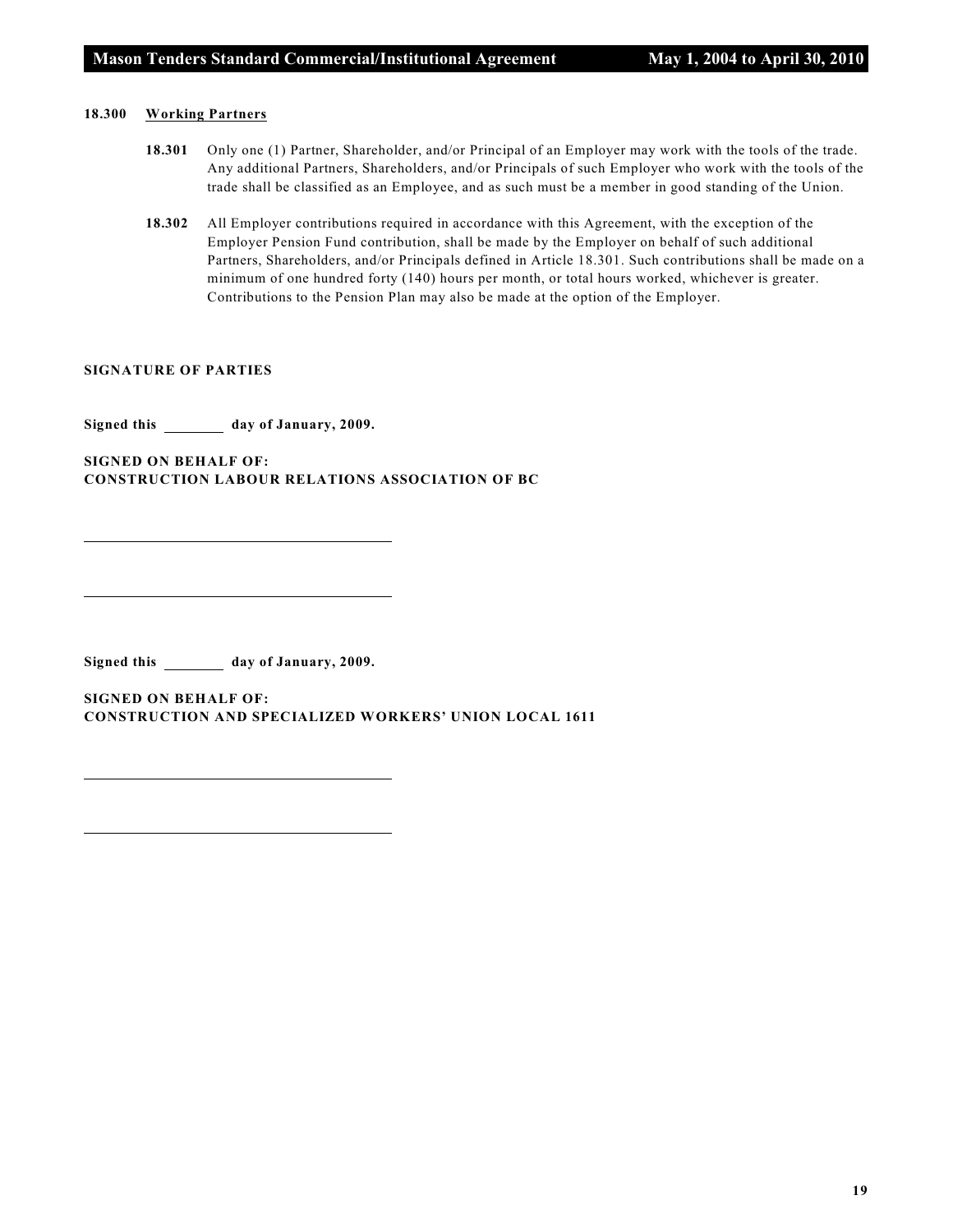#### **SCHEDULE "A" MINIMUM STRAIGHT TIME HOURLY WAGE RATES**

Refer to the Mason Tenders Standard ICI Agreement (May 1, 2000 to April 30, 2004) for the applicable minimum straight time hourly wage rates which applied on hours worked prior to May 1, 2006.

#### **Projects Located Within Lower Mainland**

|                                 |       | May 1, 2006   May 1, 2007   May 1, 2008   May 1, 2009   Apr. 1, 2010 |       |       |       |
|---------------------------------|-------|----------------------------------------------------------------------|-------|-------|-------|
| <b>Experienced Mason Tender</b> | 24.50 | 25.00                                                                | 25.50 | 26.00 | 26.50 |
| Inexperienced Mason Tender      | 24.00 | 24.50                                                                | 25.00 | 25.50 | 26.00 |

#### **Projects Located Outside Lower Mainland**

|                                   | May 1, 2006 May 1, 2007 |       |       | May 1, 2008   May 1, 2009   Apr. 1, 2010 |       |
|-----------------------------------|-------------------------|-------|-------|------------------------------------------|-------|
| <b>Experienced Mason Tender</b>   | 24.50                   | 24.75 | 25.00 | 25.25                                    | 25.50 |
| <b>Inexperienced Mason Tender</b> | 24.00                   | 24.25 | 24.50 | 24.75                                    | 25.00 |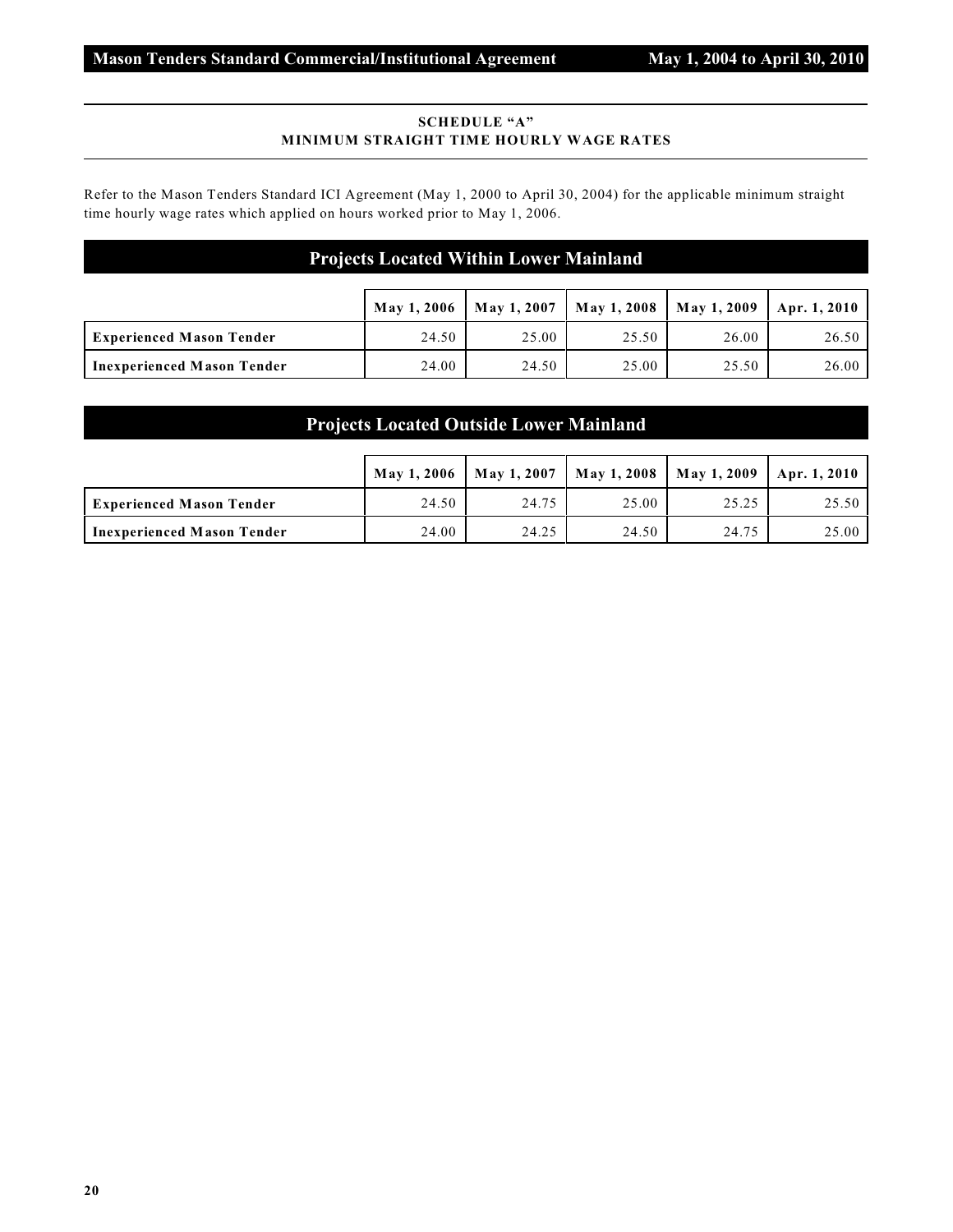#### **SCHEDULE "B" EMPLOYER CONTRIBUTIONS AND EMPLOYEE DEDUCTIONS**

Refer to the Mason Tenders Standard ICI Agreement (May 1, 2000 to April 30, 2004) for the applicable Employer contributions and Employee deduction which applied on hours worked prior to May 1, 2006.

| * Employer Contributions            | May 1, 2006 | May 1, 2007 | May 1, 2008 | May 1, 2009 | Apr. 1, 2010 |
|-------------------------------------|-------------|-------------|-------------|-------------|--------------|
| <b>Health and Welfare Plan</b>      | 1.92        | 1.92        | 2.00        | 2.07        | 2.17         |
| <b>Pension Plan</b>                 | 2.50        | 2.60        | 2.67        | 2.75        | 2.80         |
| CSW Medical and Benefit Plan of BC  | 4.42        | 4.52        | 4.67        | 4.82        | 4.97         |
| <b>MCA of BC Fund</b>               | 0.50        | 0.50        | 0.50        | 0.50        | 0.50         |
| <b>CSW Training Society Fund</b>    | 0.35        | 0.35        | 0.35        | 0.35        | 0.35         |
| <b>Labourers Advancement Fund</b>   | 0.40        | 0.45        | 0.45        | 0.45        | 0.45         |
| <b>Contract Administration Fund</b> | 0.13        | 0.13        | 0.13        | 0.13        | 0.13         |
| <b>BCYT Fund</b>                    | 0.10        | 0.10        | 0.10        | 0.10        | 0.10         |
| <b>Rehabilitation Fund</b>          | 0.02        | 0.02        | 0.02        | 0.02        | 0.02         |
| Jurisdictional Assignment Plan      | 0.01        | 0.01        | 0.01        | 0.01        | 0.01         |
| <b>BCBCBTU Fund</b>                 | 0.01        | 0.01        | 0.01        | 0.01        | 0.01         |
| * Total                             | 5.94        | 6.09        | 6.24        | 6.39        | 6.54         |

| <b>** Employee Deductions</b> |      |      | May 1, 2006   May 1, 2007   May 1, 2008   May 1, 2009   Apr. 1, 2010 |      |      |
|-------------------------------|------|------|----------------------------------------------------------------------|------|------|
| I ** Union Dues               | 0.50 | 0.55 | $0.60^{\circ}$                                                       | 0.60 | 0.70 |

\* All Employer Contributions are payable on a "per hours worked" basis.

\*\* Union Dues are deductible on a "per hour earned" basis.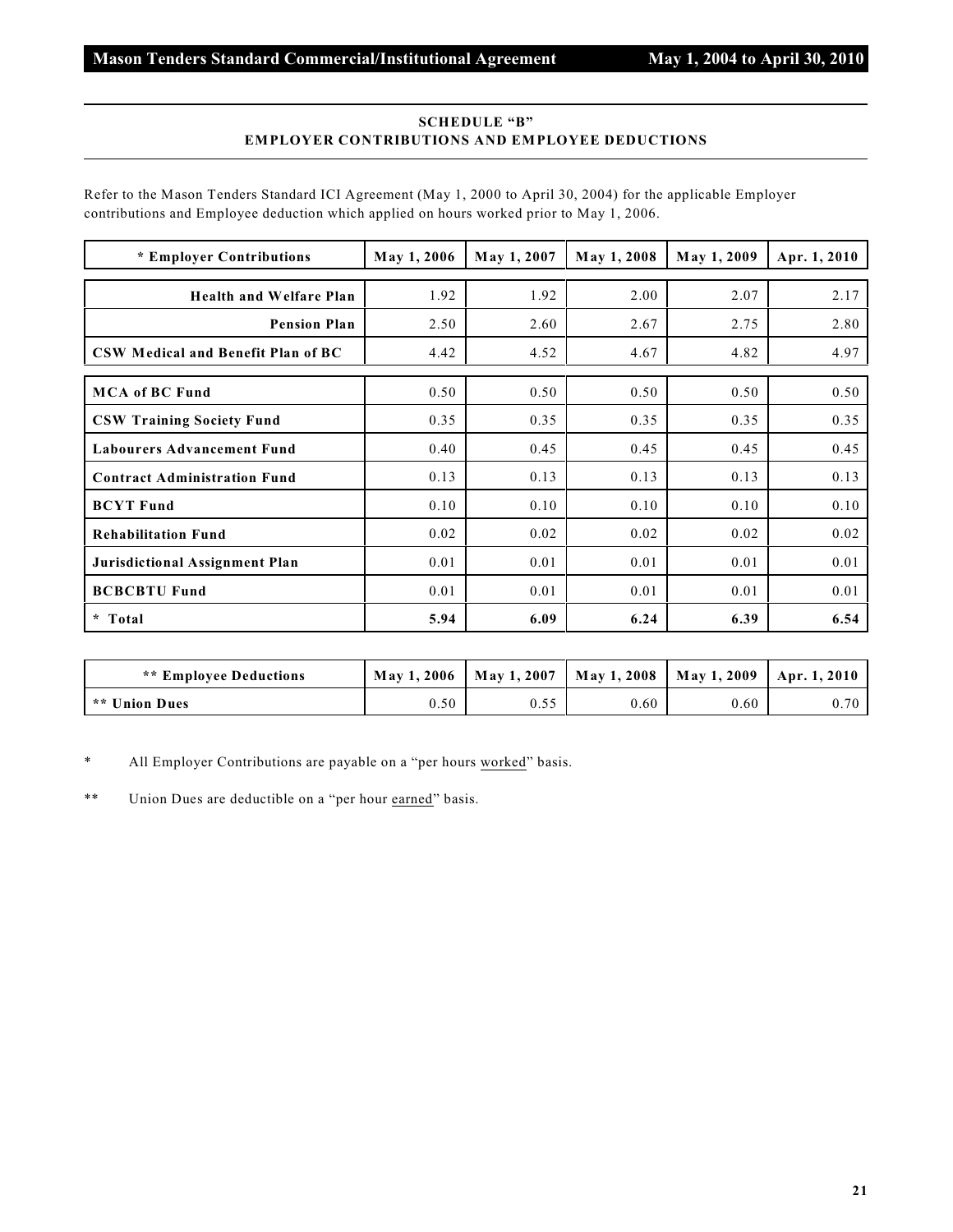#### **APPENDIX "A" - DEFINITIONS AND ABBREVIATIONS**

The following definitions and abbreviations shall be applicable to the interpretation of this Agreement.

#### **1. BCBCBTU**

Bargaining Council of British Columbia Building Trade Unions

#### **2. BCYT**

British Columbia and Yukon Territory Building and Construction Trades Council

#### **3. Commercial/Institutional Construction**

That work which is governed by the terms of this Agreement and is not otherwise defined as Industrial Construction herein, shall be deemed to be Commercial/Institutional Construction.

#### **4. CLR**

Construction Labour Relations Association of British Columbia

#### **5. CSW**

Construction and Specialized Workers

#### **6. Day**

Unless otherwise specified, one (1) day shall be deemed to mean one (1) full calendar day, and such day shall be deemed to commence at 12:00 midnight.

#### **7. Employee**

Any individual who is a member of the Union, and/or such other person employed by the Employer under the terms of this Agreement.

#### **8. Employer**

Any individual, business, partnership, company, corporation, or other similar entity, signatory to this Agreement.

Where the term Employer is used within this Agreement, and the context of such usage makes it appropriate and logical to regard this term as a reference to a person, as opposed to a legal entity, then such usage shall be considered to refer to an authorized representative of the Employer.

#### **9. Gender**

Wherever the words "man", "men", "he" or "his" are utilized in this Agreement they shall be considered to apply equally to both genders (i.e. male and female).

#### **10. Hours Earned**

- » 1 straight time hour = 1 hour earned
- $\mathcal{P}$  1 time and one-half overtime hour = 1½ hours earned
- » 1 double time overtime hour = 2 hours earned

#### **11. Hours Worked**

- $\infty$  1 straight time hour = 1 hour worked
- » 1 time and one-half overtime hour = 1 hour worked
- » 1 double time overtime hour = 1 hour worked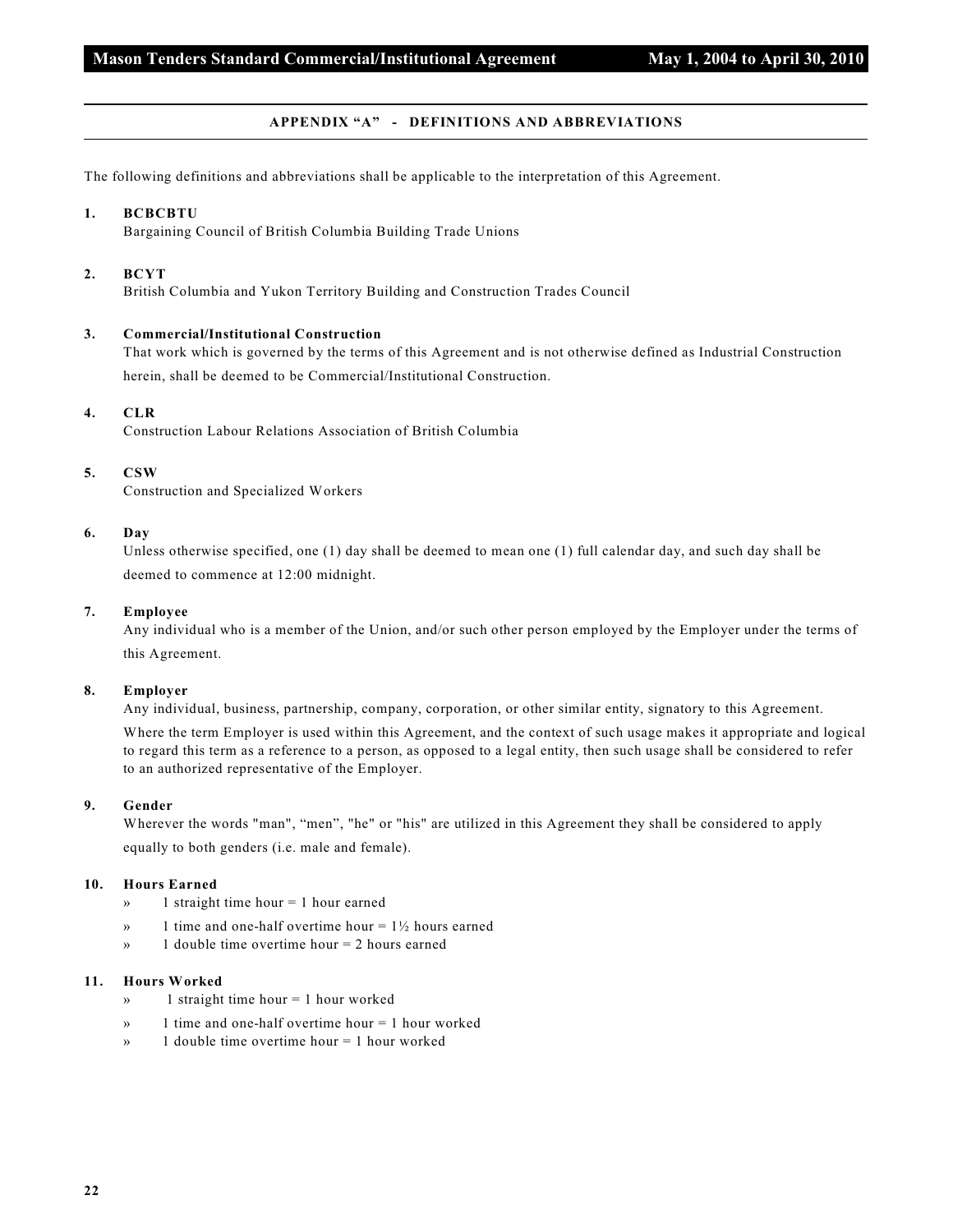#### **12. Industrial Construction**

Shall include, as examples: (i) manufacturing, (ii) production plants such as pulp mills, (iii) chemical plants, (iv) refineries, including the transmission facilities, (v) meter pumping, (vi) compressor stations, (vii) munitions plants, (viii) mines, (ix) power generating plants, (x) bulk loading terminals, (xi) dams, and (xii) breweries, etc.

#### **13. LIUNA**

Laborers International Union of North America

#### **14. Local Resident**

A local resident shall be defined as any person residing within one hundred (100) kilometres by road of the project or, where ferry travel is involved, within seventy-five (75) minutes travel time including ferry travel and road kilometres, and who has resided at a permanent address for a period of forty-five (45) calendar days in any city, town, village or district where the work is being performed.

#### **15. Lower Mainland**

The area of BC inclusive of: Abbotsford, Aldergrove, Anmore, Belcarra, Burnaby, Chilliwack, Coquitlam, Delta,

Langley (City and Township), Maple Ridge, Mission, New Westminster, North Vancouver (City and District), Pitt Meadows, Port Coquitlam, Port Moody, Richmond, Surrey, West Vancouver and White Rock.

#### **16. LRB**

British Columbia Labour Relations Board

#### **17. MCA of BC**

Masonry Contractors Association of BC

#### **18. Mason Tender**

Any individual who is a member of the Union and/or is otherwise eligible to be employed under the terms of this Agreement.

#### **19. Out of Town Project**

Any project to which an Employee does not travel daily from his/her residence. Notwithstanding the foregoing, any project that is located more than two (2) hours travel, each way, from an Employee's residence, any project to which it is not practical for the Employee to travel daily from his/her residence, and any project to which it is not cost effective for the Employer if the Employee travels daily from his/her residence, shall be defined as an out of town project.

#### **20. Union**

Construction and Specialized Workers' Union Local 1611 and/or any other such LIUNA Local as may be established

whose membership performs work as governed by the terms of this Agreement. Where the term Union is used within this Agreement, and the context of such usage makes it appropriate and logical to regard this term as a reference to a person, as opposed to a legal entity, then such usage shall be considered to refer to an authorized representative of the Union.

#### **21. WorkSafeBC**

Workers' Compensation Board of BC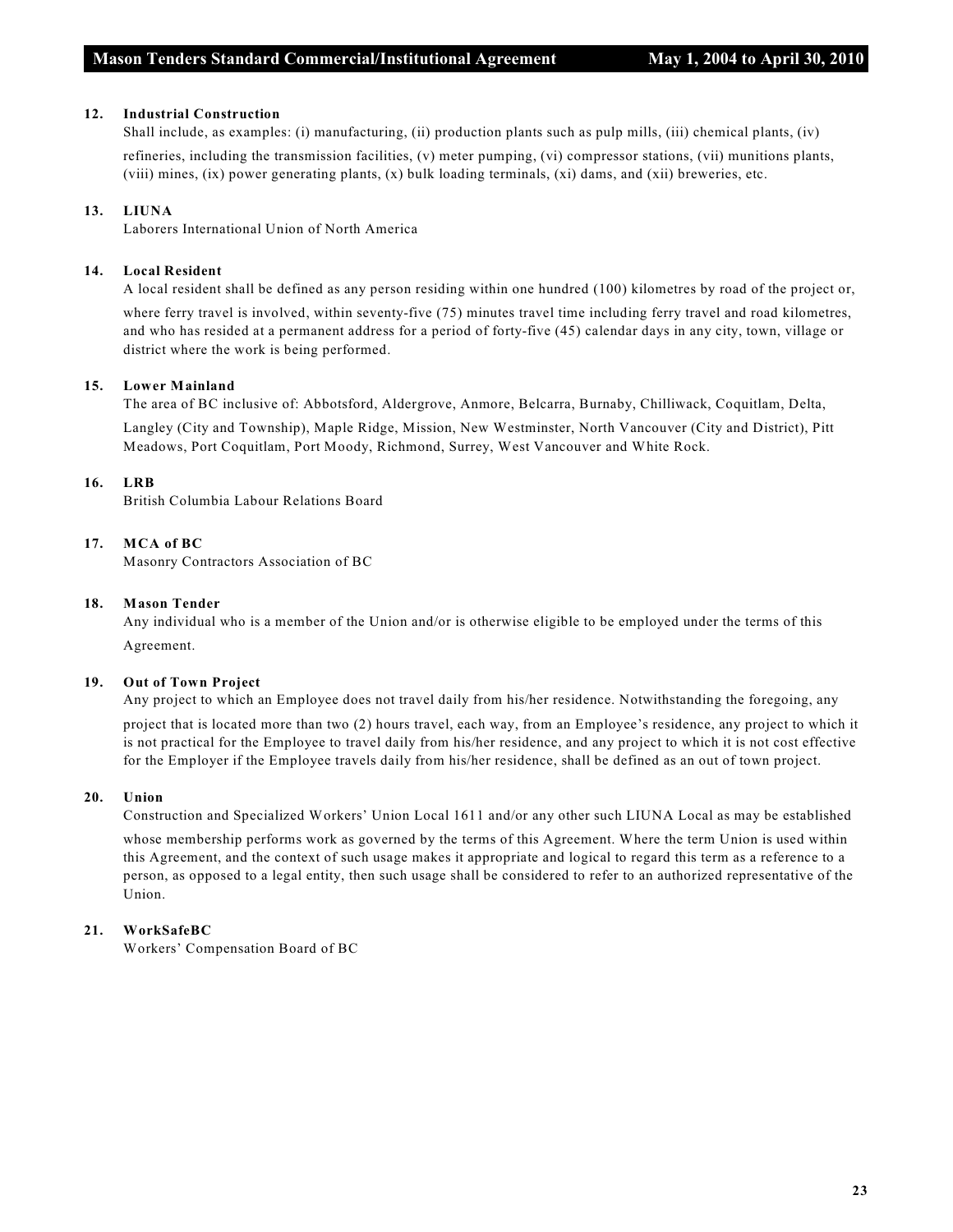#### **APPENDIX "B" - BC JURISDICTIONAL WORK ASSIGNMENT PLAN**

- **(1)** Both parties to this Agreement recognize and will strictly adhere to the Procedural Rules for the Umpire of Jurisdictional Work Assignments in British Columbia and other supplementary Rule(s), Agreement(s), and/or Memoranda as may be agreed upon from time to time by CLR and the BCYT. Should any provision or provisions contained in the above prove to be in violation of any legally effective Federal or Provincial statute, it is agreed that the prime parties to the said Agreements will re-negotiate such provision or provisions and all other provisions shall not be affected thereby.
- **(2)** The Employer shall, upon request, make known his intended work assignment. It is agreed that such intended work assignment shall be determined by the standards contained in the Procedural Rules and Regulations for the Umpire of Jurisdictional Work Assignments in British Columbia.
- **(3)** The participating Employer Association shall inform their stipulated members, in writing, of their responsibilities for the assignment of work, in accordance with the Rules and Regulations of the Plan.
- **(4)** The parties agree that all cases, disputes, or controversies involving jurisdictional disputes and assignments of work shall be resolved as provided in the Procedural Rules and Regulations provided for in the Plan for the Umpire of Jurisdictional Work Assignments in British Columbia. The parties agree that they shall comply with the decisions and awards of the Umpire of Jurisdictional Work Assignments established by the Plan.
- **(5)** The Union agrees that the establishment of picket lines, and/or the stoppage of work by reason of the Employer's and/or Umpire's assignment of work, are prohibited. No Local Union stipulated to the Plan shall institute or post picket lines for jurisdictional purposes.
- **(6)** Where the Employer makes an assignment of work to another constituent union or local union of the BCBCBTU, which is challenged under the Jurisdictional Assignment Plan, the Union shall not make any claim or bring any independent action for back pay or any other damages through the Umpire, arbitration, or the LRB, unless the Union has obtained a ruling from the Umpire in its favour, in which event the Union shall be entitled to claim damages through collective agreement arbitration for non-compliance with the Umpire's ruling for the period subsequent to the ruling.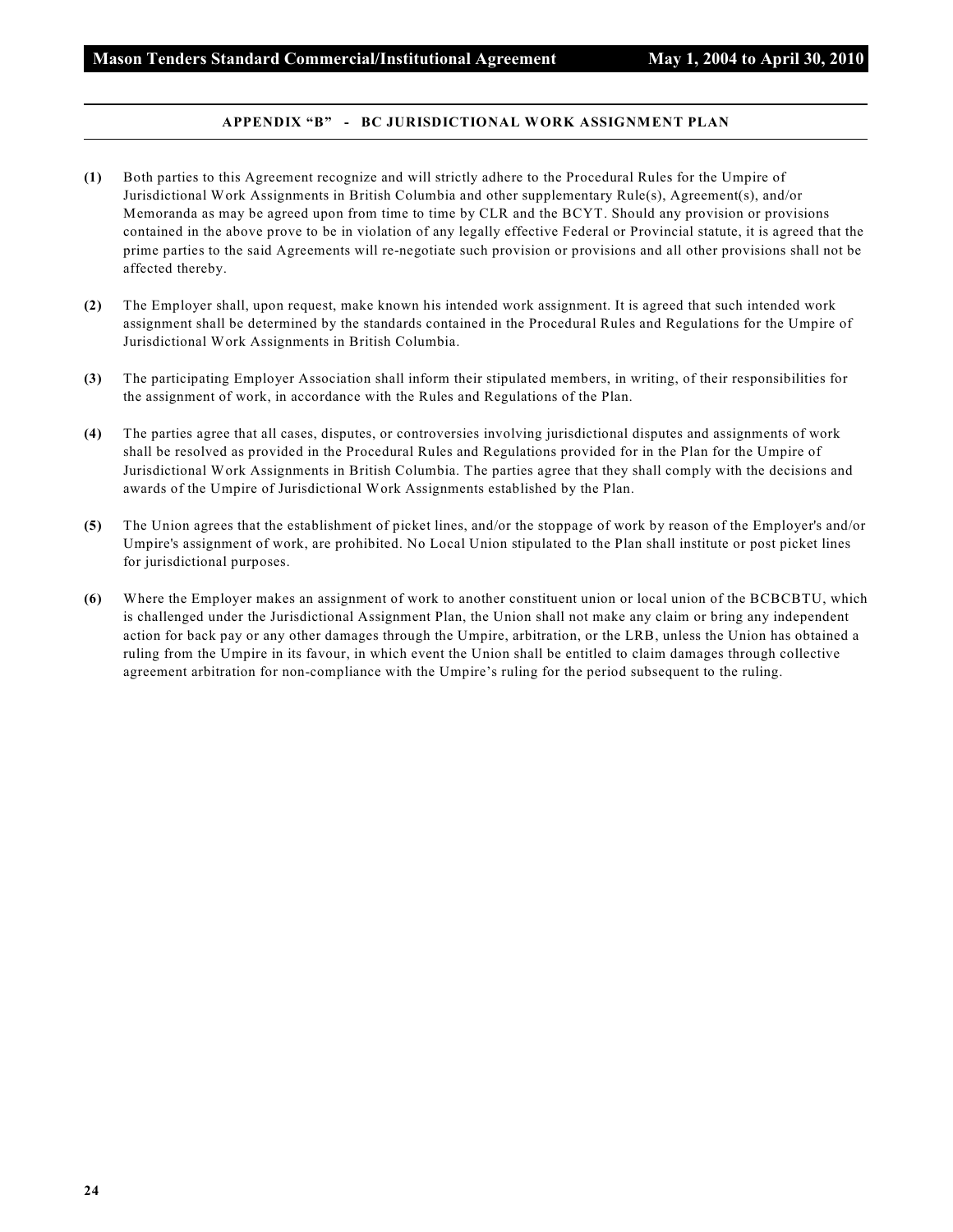#### **APPENDIX "C" - WAGE SECURITY BOND**

#### **(A) Requirement to Deposit and Maintain**

- **(1)** Any Employer who has been signatory to a Mason Tenders Agreement with the Union for less than three (3) years shall deposit and maintain with the Union an individual Wage Security Bond for a maximum period of three (3) years, for use in the event such Employer should default on the payment of wages, and/or any Employer contributions, and/or any Employee deductions as required under the terms of this Agreement.
- **(2)** Such individual Wage Security Bond shall be:
	- **(a)** of a type suitable to the Union,
	- **(b)** for an amount acceptable to the Union, although such amount shall not exceed twenty five thousand dollars (\$25,000.00),
	- **(c)** retained by the Union for use in accordance with (A) (1), and
	- **(d)** accompanied by a letter from the Employer authorizing such use by the Union.

#### **(B) Return of Wage Security Bond**

- **(1)** An Employer's individual Wage Security Bond shall be returned to such Employer not more than three (3) years after such Employer becomes signatory to this Agreement, or such earlier date as may be approved by the Union.
- **(2)** Notwithstanding (B) (1), in the event such an Employer ceases business within three (3) years of becoming signatory to this Agreement, the Union shall return such Employer's individual Wage Security Bond immediately upon being so informed, provided the Union is satisfied that the Employer has no outstanding wages, and that all Employer contributions, and/or Employee deductions have been remitted as required.
- **(3)** Notwithstanding (B) (1) and (B) (2), an Employer's individual Wage Security Bond shall not be returned to such Employer until at least one (1) year after such Employer has become signatory to this Agreement.